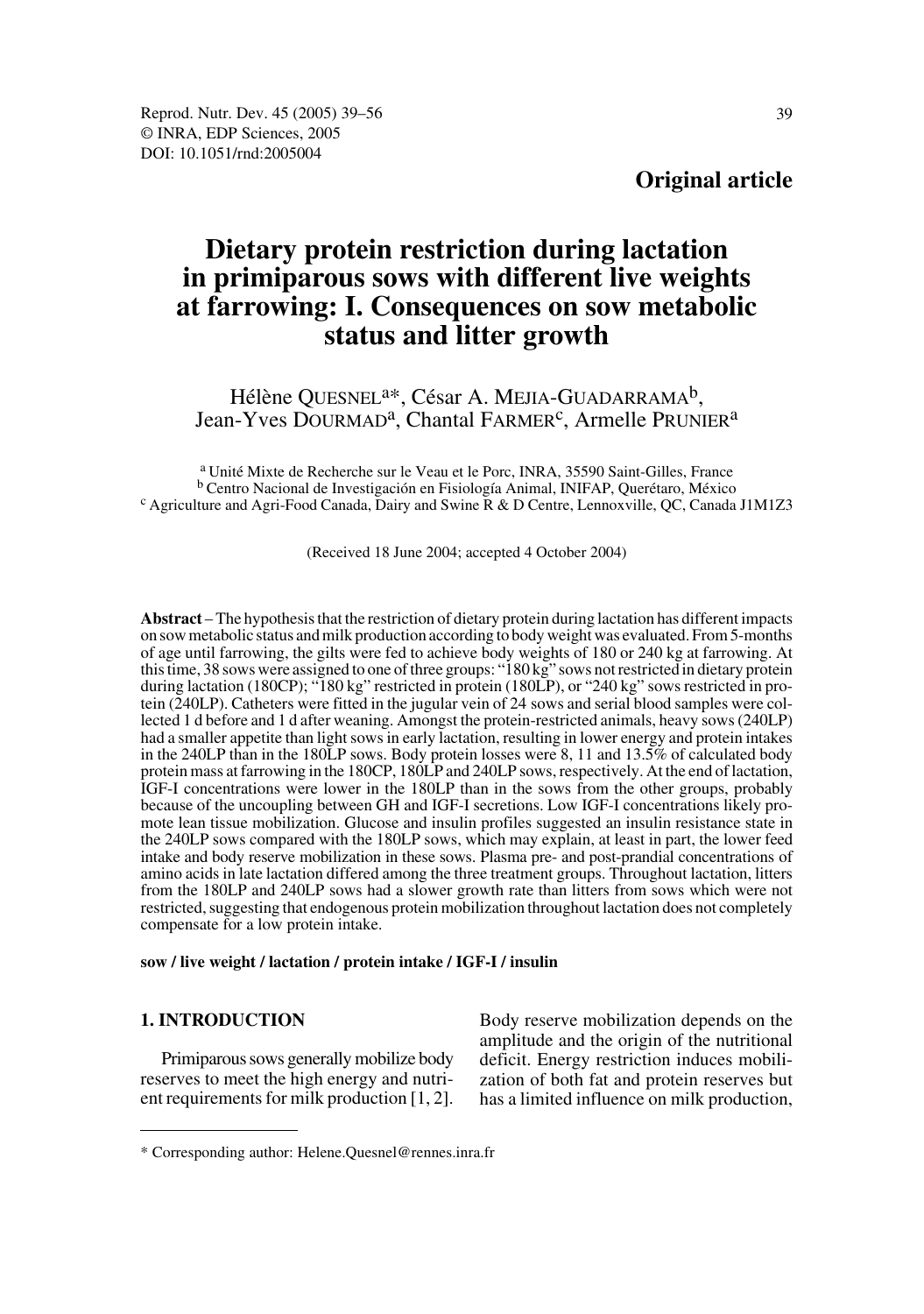except in cases of extreme energy deficit and low or depleted body reserves. Low protein intake during lactation amplifies muscle protein mobilization [3–5]. It may compromise milk production in primiparous sows [4, 6, 7], but this effect of dietary protein restriction during lactation on litter growth is not always observed [8]. Such discrepancies between experiments could be explained by restriction intensity or by differences in sow body weight. Indeed, when nutrient intake is low during lactation, milk production is likely to depend on the amount of body reserves at farrowing [9]. The present study was aimed at testing the hypothesis that large body reserves at farrowing may prevent the detrimental influence of a severe restriction in dietary protein during lactation. Consequences of a restriction in sow dietary protein (lysine) on litter growth, sow body reserve mobilization and metabolic status were investigated. Since subsequent reproductive performance was shown to be influenced by sow metabolic status in late lactation and after weaning [10, 11], physiological measurements were focused around weaning.

## **2. MATERIALS AND METHODS**

## **2.1. Animals and general management**

The experiment was conducted with four replicates of Pietrain  $\times$  (Landrace  $\times$  Large White) crossbred gilts. At the age of  $151 \pm$ 4 d, 56 prepubertal gilts were randomly assigned to a group of "180 kg" or "240 kg" gilts, according to the objectives of live weight at farrowing. After two or three estruses, the estrous cycles were synchronized by a progestagen treatment for 18 d (Regumate<sup>®</sup>, 20 mg·d<sup>-1</sup>, Janssen-Cilag, Issyles-Moulineaux, France). After treatment withdrawal, estrus was detected twice daily by contact with a mature boar. Fifty-two gilts were inseminated with fresh diluted semen from Pietrain boars at  $265 \pm 1$  d of age and 136 ± 11 kg (group "180 kg"; *n* = 31) or  $189 \pm 14$  kg live weight (group "240 kg";

 $n = 21$ ). On d 104  $\pm$  1 of gestation, the gilts were moved from gestation to the farrowing units and were kept in individual farrowing crates  $(2 \times 2.5 \text{ m})$  in a building maintained between 20 and 25 °C. When necessary, parturition was induced by an i.m. injection of 2 mL of cloprostenol (Planate, Mallinckrodt veterinary, Meaux, France) on d 114 of gestation. Farrowing occurred on d 114 or 115 of gestation. Within 48 h after birth, the litters were standardized to 11 piglets and 10 piglets 3 d later. The piglets that died during the first week of lactation were weighed and replaced by piglets of similar weight and age. Throughout lactation, the piglets had no access to creep feed. They were weaned between 0830 and 0930 at  $28 \pm 1$  d of age. Water was freely available for the sows and piglets throughout the experimental period.

## **2.2. Diets**

Until insemination, the gilts were fed a standard growing pig diet containing 13.4 MJ of digestible energy (DE), 174 g of crude protein (CP) and 8.5 g of lysine per kg. The allowance was on average 1.9 and 3.4 kg $-d^{-1}$ for "180 kg" and "240 kg" gilts, respectively, in order to meet 1.6 and 2.4× energy requirements for maintenance. This need was calculated according to the metabolic weight of the gilts [2]. During gestation, all females received a standard diet containing 12.1 MJ DE·kg<sup>-1</sup>, 13% CP and 0.6% lysine. The daily feed allowance was adjusted every three weeks in order to meet 110% of the energy requirements for gestation [12]. On the day of farrowing, all females were provided 1 kg of the gestation diet. During lactation, the daily feed allowance was given in two equal meals provided at 0830 and 1430. One day after farrowing, 38 sows were allocated to one of three groups: (1) "180 kg" sows not restricted in dietary protein during lactation (180CP); (2) "180 kg" sows restricted in protein  $(180LP)$ ; and  $(3)$  "240 kg" sows restricted in protein (240LP). The diets were formulated on the basis of lysine being the first-limiting amino acid (AA), with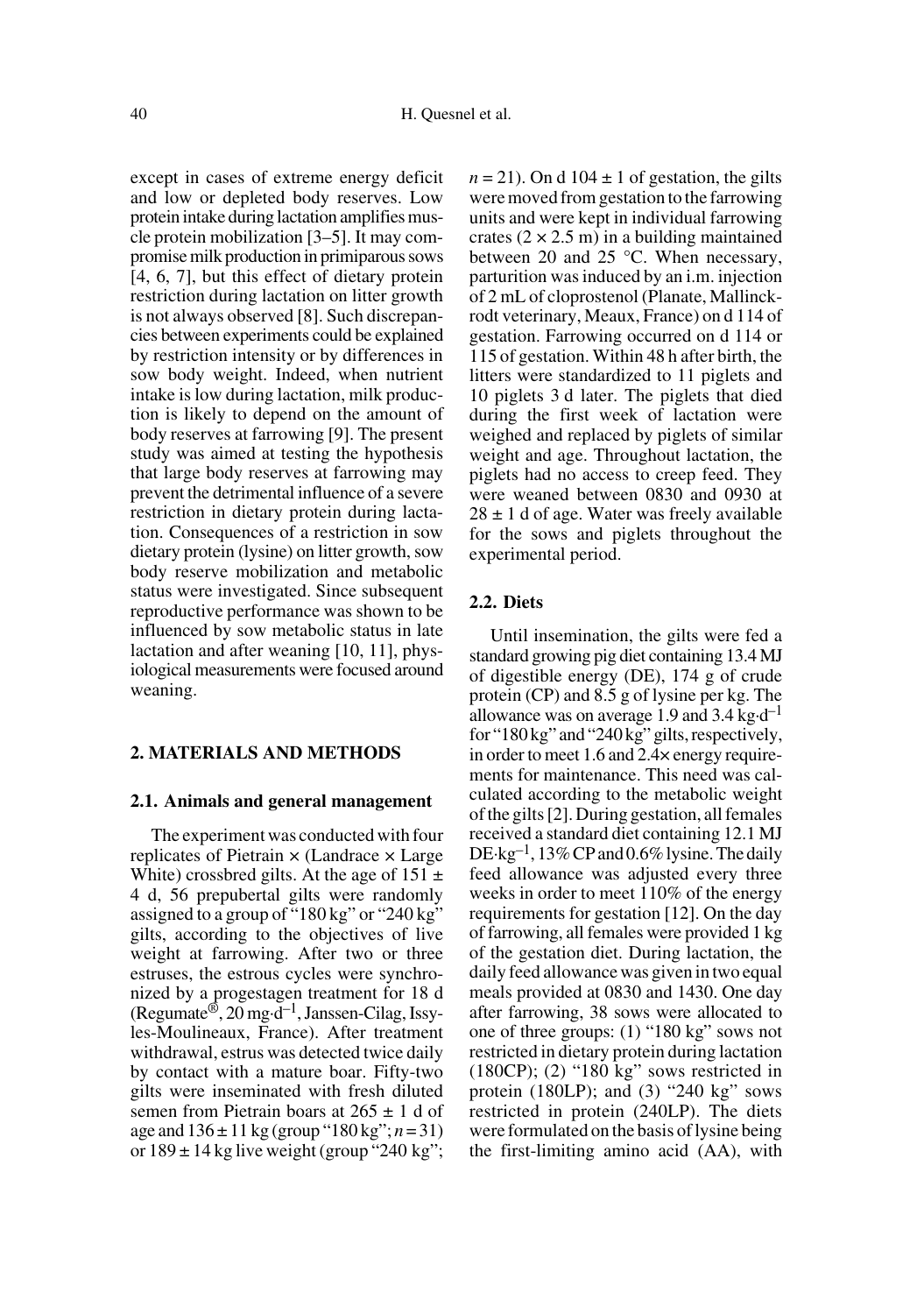other AA meeting or exceeding the suggested "ideal" ratio for each AA relative to lysine for lactating sows [13] (Tab. I). The diets provided similar amounts of metabolizable energy  $(13.0 \,\mathrm{MJ·kg^{-1}})$ . The lysine content amounted to 1.02, 0.57 and 0.52% in the 180CP, 180LP and 240LP diets respectively. Lysine/energy ratio was slightly lower for the 240LP than for the 180LP sows in order to compensate for their higher energy requirement for maintenance. On d 1 and 2 postpartum, all females received 2.5 and  $3.5 \text{ kg} \cdot d^{-1}$  of the experimental diet, respectively. Thereafter, the amount of feed was restricted to 4.3 kg·d<sup>-1</sup> for the 180CP and 180LP sows and  $\overline{4.5}$  kg·d<sup>-1</sup> for the 240LP sows of the experimental diets throughout lactation, in order to avoid differences in feed consumption and to obtain the same ratio of energy ingested to energy requirements  $($   $\sim$  70%) for all sows. Feed refusals were weighed daily before the morning meal and actual feed intake was then calculated.

From the day of weaning (day W) until the end of the experiment, all sows received a conventional gestation diet containing 12.1 MJ DE·kg<sup>-1</sup>, 13% CP and 0.6% lysine, in two equal meals given at around 0830 and 1430. After weaning, the sows remained in their farrowing crate for 2 d in order to facilitate serial blood sampling. Thereafter, they were moved and penned in individual gestation crates  $(0.7 \times 2.5 \text{ m})$  until the end of the experiment. They were monitored for estrus after weaning and artificially inseminated. The sows were slaughtered  $30 \pm 1$  d after insemination for examination of the genital tracts. This part is extensively described in a companion paper [14].

## **2.3. Measurements and sampling**

The gilts were weighed every two weeks until the first insemination, then every three weeks during gestation. Backfat thickness was measured ultrasonically at 65 mm on each side of the dorsal midline at the level of the last rib (P2) at 150 d of age and at first insemination. During lactation, sow live weight and backfat thickness were recorded

1 d after farrowing and at 7, 14, 21 and 28  $\pm$ 1 d postpartum. The piglets were weighed at birth and at 7, 14, 21 and  $28 \pm 1$  d of age.

A subgroup of sows was randomly allocated to blood sampling (8/group). On d 22 ± 1 of lactation, catheters were surgically inserted into the jugular vein of these sows under general anaesthesia [15]. The sows were deprived of feed 16 h before the surgery and were returned to their farrowing crate and re-fed 1 h after surgery. Serial blood samples were collected via a catheter every 15 min from 0815 to 1615 on the day before (day W–1) and on the day after (day W+1) weaning. Feeding troughs were emptied (when necessary) at around 1600 on the day before serial blood sampling. Blood samples were collected in heparinized tubes and immediately centrifuged at 4 °C for harvesting of plasma. Plasma samples were stored at –20 °C until assayed.

The animals were reared in compliance with national regulations for the humane care and use of animals in research (certificate of authorization to experiment on living animals No. 7675 delivered by the French Department of Agriculture).

#### **2.4. Metabolite and hormone assays**

Automated enzymatic methods using a Cobas Mira multichannel analyzer (Hoffman Laroche, Basel, Switzerland) were performed to determine plasma concentrations of glucose (bio-Mérieux kits ref 61272, Marcyl'Étoile, France), non-esterified fatty acids (NEFA, Wako Chemical NEFA C, Neuss Germany), urea (Urea unimate 5, ref.07- 3685-6, Roche, Neuilly-sur-Seine, France) and  $\alpha$ -amino nitrogen [16] on days W–1 and W+1.Concentrations of glucose were measured at 0830 (before the morning meal) and every 15 min from 0930 to 1030. Urea, NEFA and α-amino nitrogen were determined at 0815 and 1215. Plasma AA concentrations were measured on day W–1 according to the procedure described by Sève et al. [17]. Briefly, plasma was deproteinized with one volume of sulfosalicylic acid (6%) combined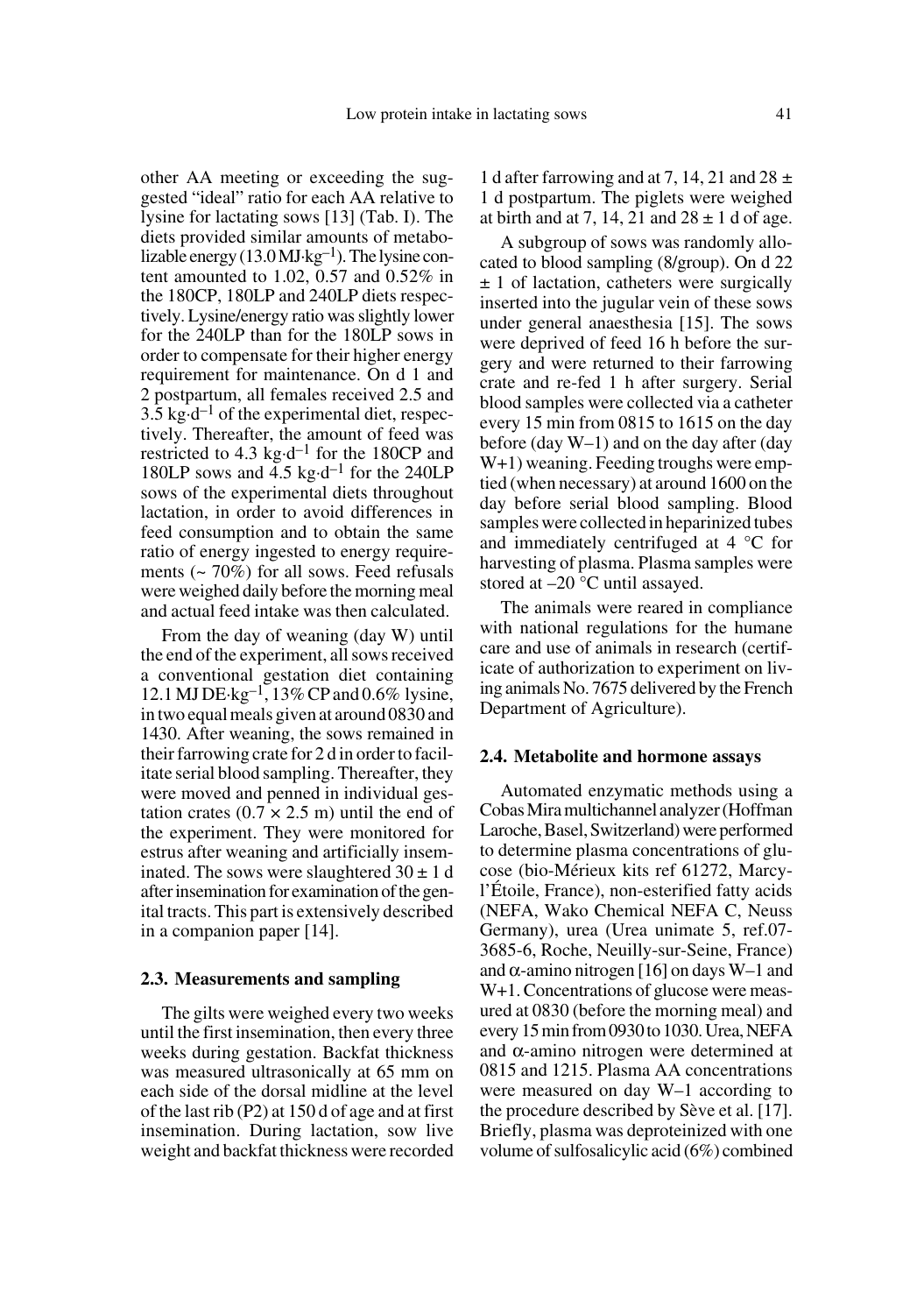|                                             | Treatment group <sup>1</sup> |                   |       |  |  |  |
|---------------------------------------------|------------------------------|-------------------|-------|--|--|--|
|                                             |                              | 180CP 180LP 240LP |       |  |  |  |
| Ingredients, % (as-fed basis)               |                              |                   |       |  |  |  |
| Yellow corn                                 | 34.70                        | 50.25             | 48.81 |  |  |  |
| Corn starch                                 | 0.00                         | 7.97              | 9.75  |  |  |  |
| Soybean meal                                | 25.40                        | 1.53              | 1.22  |  |  |  |
| Wheat                                       | 30.00                        | 30.00             | 30.00 |  |  |  |
| Wheat bran                                  | 3.00                         | 3.00              | 3.00  |  |  |  |
| <b>Beat molasses</b>                        | 3.00                         | 3.00              | 3.00  |  |  |  |
| Calcium carbonate                           | 0.55                         | 0.48              | 0.46  |  |  |  |
| Dicalcium phosphate                         | 1.95                         | 2.30              | 2.31  |  |  |  |
| Salt                                        | 0.45                         | 0.45              | 0.45  |  |  |  |
| Vitamin and mineral<br>premix <sup>a</sup>  | 0.50                         | 0.50              | 0.50  |  |  |  |
| L-Lysine HCl, 78%                           | 0.22                         | 0.35              | 0.34  |  |  |  |
| DL-Methionine                               | 0.10                         | 0.02              | 0.03  |  |  |  |
| Tryptophan                                  | 0.01                         | 0.04              | 0.03  |  |  |  |
| Threonine                                   | 0.12                         | 0.11              | 0.10  |  |  |  |
| Nutrient composition, calculated            |                              |                   |       |  |  |  |
| Metabolizable energy,<br>$MJ \cdot kg^{-1}$ | 12.9                         | 13.1              | 13.1  |  |  |  |
| Crude protein, %                            | 19.82                        | 9.55              | 9.28  |  |  |  |
| Calcium, %                                  | 0.94                         | 0.93              | 0.92  |  |  |  |
| Phosphorus, %                               | 0.76                         | 0.71              | 0.70  |  |  |  |
| Chemical analysis                           |                              |                   |       |  |  |  |
| Metabolizable energy,<br>$MJ \cdot kg^{-1}$ | 13.0                         | 13.0              | 13.0  |  |  |  |
| Crude protein, %                            | 18.3                         | 9.7               | 9.0   |  |  |  |
| Lysine, $%$                                 | 0.96                         | 0.51              | 0.46  |  |  |  |
| Methionine + cystine, $%$                   | 0.58                         | 0.29              | 0.31  |  |  |  |
| Threonine. %                                | 0.72                         | 0.40              | 0.34  |  |  |  |
| Tryptophan content <sup>b</sup> , %         | 0.21                         | 0.10              | 0.10  |  |  |  |

Table I. Composition of the experimental diets during lactation.

<sup>a</sup> Supplied the following amounts $\cdot$ kg<sup>-1</sup> of diet: vitamin A, 10,000 IU; vitamin D3, 1500 IU; vitamin E 30 mg, vitamin K3, 2 mg; thiamine, 2 mg; riboflavin, 4 mg; nicotine acid, 15 mg; d-pantothenic acid, 10 mg; pyridoxine 3 mg; d-biotin, 0.2 mg; folic acid,  $3 \text{ mg}$ ; vitamin B12,  $0.02 \text{ mg}$ ; choline,  $500 \text{ mg}$ ; Fe, 80 mg; Cu 10 mg, Mn, 40 mg; Zn, 100 mg; Co, 0.1 mg; I, 0.6 mg and Se, 0.15 mg.

b Calculated values based on INRA 1989 [13].

<sup>1</sup> Cf. Table II.

with an internal standard (L-α-amino-βguanidinopropionic acid). Supernatants were adjusted to a pH of 2.2 with 100 µL of citric acid (0.5 *N,* pH 5). Chromatographic separation of the AA was performed on a Biotronik LC 5001 analyzer (Biotronic Pusheim Bahnhof, Germany) using a Li+ cation exchange column maintained between 33 and 66 °C with post-column ninhydrin derivatization. A special run was used to analyze tryptophan. Plasma tryptophan was determined using a sample concentration 4 times higher than for the other AA at a column temperature of 75 °C and quantified using the same chromatographic procedures.

Plasma concentrations of insulin, GH, IGF-I, leptin and prolactin were measured on days W–1 and W+1. They were determined in duplicate using validated RIA [18– 21]*.* Leptin concentrations were determined with a multispecies double-antibody kit assay (Linco Research Inc, St. Louis, MO), which was previously validated for swine [22, 23]. The samples were run in two assays for insulin and IGF-I and in a single assay for GH, leptin and prolactin. For insulin, the intra- and interassay CV were 7.1% and  $11.5\%$  at  $40 \mu$ IU·mL<sup>-1</sup>, respectively, and the average sensitivity of the assay, defined as 90% of total binding, was  $3 \mu$ IU·mL<sup>-1</sup>. For GH, the intraassay CV was 15.3% at  $2.5$  ng $\cdot$ mL<sup>-1</sup>, and average sensitivity was  $0.75$  ng·mL<sup>-1</sup>. Plasma IGF-I concentrations were determined after an acid-ethanol extraction, which was validated for plasma samples from lactating and weaned sows [20]. The intra- and interassay CV were 7.4% and 17% at 258 ng·mL–1, respectively, and average sensitivity was  $7.5 \text{ ng} \cdot \text{m} \text{L}^{-1}$ . The results on porcine leptin are expressed in Human Equivalent (HE). The leptin intraassay CV was  $5.0\%$  at 4.1 ng HE·mL<sup>-1</sup>, and the average sensitivity of the assay was 0.9 ng  $HE\cdot mL^{-1}$ . The prolactin intraassay CV was 3.5% at 50 ng·mL<sup>-1</sup> and the average sensitivity was  $1.8 \text{ ng} \cdot \text{m} \text{L}^{-1}$ .

Concentrations were measured every 15 min from 0815 to 1615 (GH), once a day (at 1400, IGF-I), twice a day (at 0815 and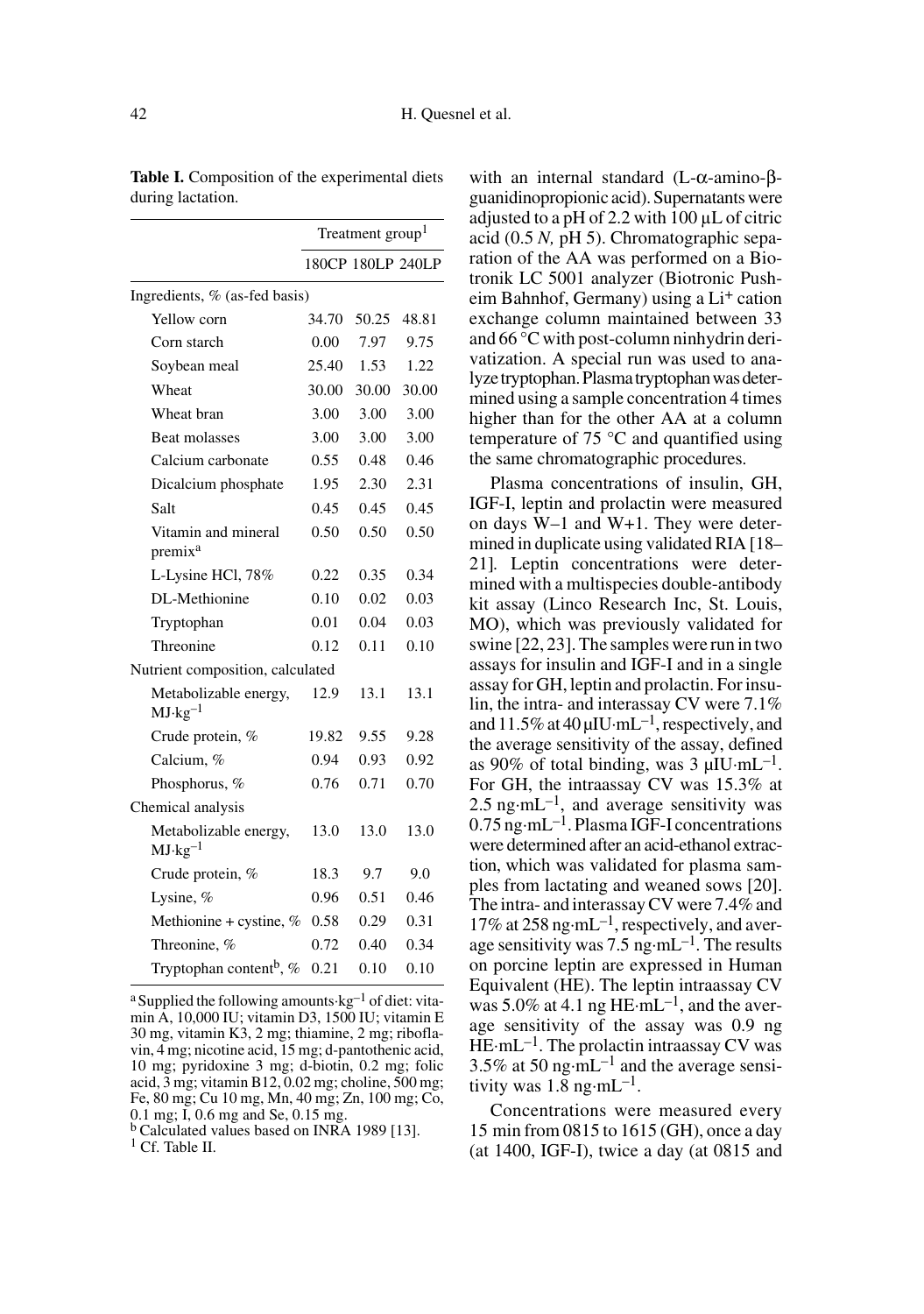1530, leptin), around the morning meal (at 0830) and every 15 min from 0930 to 1030 (insulin) and on a pool of 3 samples collected at 0815, 1215 and 1615 (prolactin).

#### **2.5. Calculations and statistical analyses**

 The total energy requirement of sows during lactation (TER, MJ ME $\cdot$ d<sup>-1</sup>) was calculated according to the formula of Noblet et al. [2]: TER =  $0.46$  BW $^{0.75}$  + 28.59 LWG –  $0.52 n$ , where BW (kg) = sow body weight after farrowing, LWG  $(g \cdot d^{-1})$  = litter weight gain over lactation and  $n =$  the number of piglets per litter on d 5 of lactation. Crude lysine requirement was estimated for a nil change in muscle weight over lactation (CMW,  $g \cdot d^{-1}$ ) using the formula of Dourmad et al. [5]: CMW= –525 + 29.8 lysine –  $0.392$  LWG ( $R^2$  = 0.69). Energy and lysine balances were calculated by subtracting the calculated requirements from the actual intakes. The chemical composition of the body weight on d 1 and 28 of lactation was estimated from the body weight and  $P_2$ measurements using the equations proposed by Dourmad et al. [24]: lipid  $(kg) = -26.4 +$  $0.221$  EBW + 1.331 P<sub>2</sub> ( $\overline{R}^2$  = 0.95), protein  $(kg) = 2.28 + 0.178$  EBW – 0.333 P<sub>2</sub> ( $R^2$  = 0.87), where EBW (kg) represents the sow empty live weight estimated from the live weight (EBW =  $0.905$  BW<sup>1.013</sup>), and P<sub>2</sub> the backfat thickness at the level of the last rib. The parity number (primiparous sows) and body weight at farrowing of sows in the current study were similar to those from which the equations were developed.

Statistical analyses of sow and litter performances were performed on data from the 38 sows allocated to experimental treatments and analyses of hormones and metabolites were done on data from the 24 catheterized sows. Data were analyzed according to a randomized complete block design, with three treatments in 4 replicates (blocks), with an analysis of variance using the MIXED procedure of SAS [25]. All models included the effects of the treatment (fixed effect) and of the replicate (random effect). All data for sow feed intake, litter growth rate, hormone

and metabolites were analyzed using repeated measures in MIXED procedures. The complete model included treatment, replicate, time and time × treatment interaction as the main effects, sow was the experimental unit and significant differences among treatments were determined using sow within replicate × treatment interaction as the error term. The time effect was in weeks for litter growth and sow feed intake, days for mean concentrations of IGF-I, leptin and prolactin, or sampling time effect for metabolite, insulin and GH profiles. The results are presented as least squares means ± standard errors.

## **3. RESULTS**

#### **3.1. Litter performance**

Litter weight at farrowing  $(15.2 \pm 0.6 \text{ kg})$ and litter size throughout lactation  $(9.3 \pm 1)$ 0.3 piglets) were similar in the 3 groups of females  $(P > 0.1)$ . There was no treatment  $\times$ week interaction for litter growth rate (*P* > 0.1; Tab. II). Litters from 180CP sows grew faster (1950  $\pm$  110 g·d<sup>-1</sup>) than litters from 180LP (1660  $\pm$  70 g·d<sup>-1</sup>; *P* < 0.05) and 240LP (1680  $\pm$  100 g·d<sup>-1</sup>;  $P < 0.07$ ) sows.

#### **3.2. Sow performance**

Feeding treatments during rearing and gestation resulted in sows that weighed around 180 (180CP and 180LP sows) or 240 kg (240LP sows) at the beginning of lactation (Tab. III). Backfat thickness was similar in the 180CP and 180LP sows but was greater  $(P < 0.05)$  in the 240LP sows (Tab. III). Estimated contents of the sow's body lipid and protein, expressed as a percentage of live weight, were also similar in the 180CP and 180LP sows (lipid: 15.7%; protein: 16.3%) but were different (*P* < 0.001) in the 240LP sows (lipid: 22.5%; protein: 15.3%).

There was an interaction between treatment and week of lactation for feed intake (Tab. IV). Feed intake was lower (*P* < 0.05) for the 240LP than for the 180CP and 180LP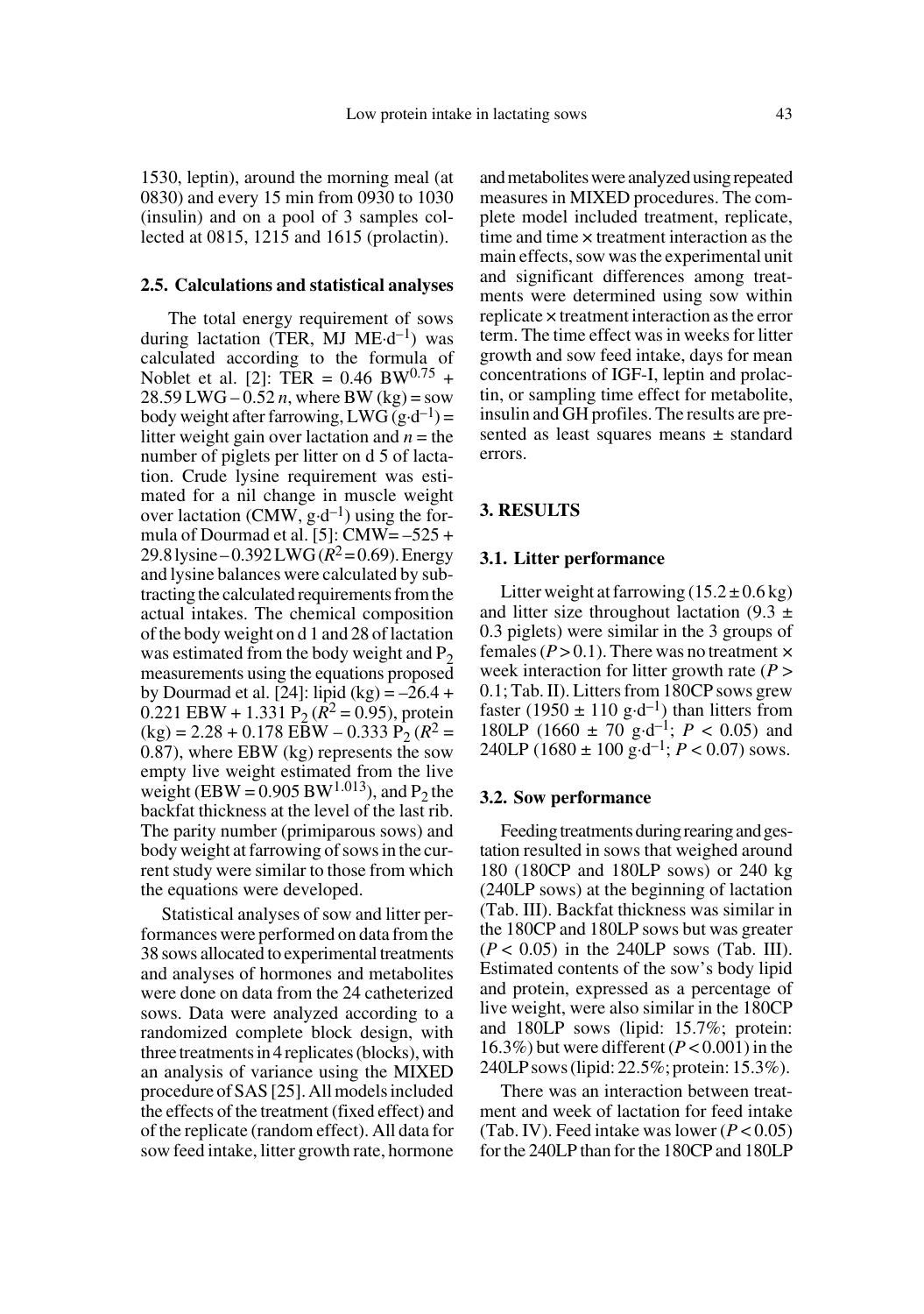|                                                    |                     | Treatment <sup>1</sup> |                     |  |  |  |  |
|----------------------------------------------------|---------------------|------------------------|---------------------|--|--|--|--|
|                                                    | 180CP<br>$(n = 12)$ | 180LP<br>$(n = 12)$    | 240LP<br>$(n = 14)$ |  |  |  |  |
| Litter growth rate <sup>2</sup> , $g \cdot d^{-1}$ |                     |                        |                     |  |  |  |  |
| Week 1                                             | $1393 \pm 96$       | $1262 \pm 96$          | $1197 \pm 89$       |  |  |  |  |
| Week 2                                             | $2176 \pm 96$       | $1856 \pm 96$          | $1839 \pm 89$       |  |  |  |  |
| Week 3                                             | $2218 \pm 96$       | $1875 \pm 96$          | $1917 \pm 89$       |  |  |  |  |
| Week 4                                             | $2106 \pm 96$       | $1731 \pm 96$          | $1863 \pm 89$       |  |  |  |  |

|  |  |  |  |  |  | <b>Table II.</b> Litter performance during lactation in experimental sows (LSMEANS $\pm$ SEM). |  |  |  |  |
|--|--|--|--|--|--|------------------------------------------------------------------------------------------------|--|--|--|--|
|  |  |  |  |  |  |                                                                                                |  |  |  |  |

1 180CP and 180LP: sows weighing 180 kg at farrowing and fed a control or low-protein diet during lactation; 240LP: sows weighing 240 kg at farrowing and fed a low-protein diet. <sup>2</sup> Treatment effect: *P* = 0.02, week effect: *P* < 0.001, treatment × week interaction: *P* = 0.48.

**Table III.** Changes in live weight, backfat thickness and estimated chemical composition in sows during lactation (LSMEANS ± SEM).

|                             |                           | Treatment <sup>1</sup>     |                             |            |
|-----------------------------|---------------------------|----------------------------|-----------------------------|------------|
|                             | 180CP                     | 180LP                      | 240LP                       | $P$ -value |
|                             | $(n = 12)$                | $(n = 12)$                 | $(n = 14)$                  |            |
| Live weight, kg             |                           |                            |                             |            |
| d <sub>1</sub>              | $182.6 \pm 6.6^a$         | $181.1 \pm 6.6^a$          | $238.2 \pm 6.4^{\rm b}$     | 0.001      |
| d 28                        | $163.2 \pm 5.5^{\rm a}$   | $159.0 \pm 5.5^{\text{a}}$ | $200.5 \pm 5.3^{\rm b}$     | 0.001      |
| Variation                   | $-19.4 \pm 3.6^{\circ}$   | $-22.1 \pm 3.6^{\circ}$    | $-37.6 \pm 3.4^{\rm b}$     | 0.001      |
| Backfat thickness, mm       |                           |                            |                             |            |
| d <sub>1</sub>              | $12.3 \pm 0.9^{\rm a}$    | $12.0 \pm 0.9^{\rm a}$     | $21.6 \pm 0.8$ <sup>b</sup> | 0.001      |
| d <sub>28</sub>             | $9.0 \pm 0.6^{\text{a}}$  | $10.2 \pm 0.6^{\circ}$     | $16.3 \pm 0.5^{\rm b}$      | 0.001      |
| Variation                   | $-3.2 \pm 0.5^{\text{a}}$ | $-1.9 \pm 0.5^{\rm b}$     | $-5.3 \pm 0.5^{\circ}$      | 0.001      |
| Lipid <sup>2</sup> , $kg$   |                           |                            |                             |            |
| d <sub>1</sub>              | $29.1 \pm 1.8^{\text{a}}$ | $28.5 \pm 1.8^{\rm a}$     | $53.6 \pm 1.8^{\rm b}$      | 0.001      |
| d <sub>28</sub>             | $20.7 \pm 1.5^{\text{a}}$ | $21.1 \pm 1.5^{\text{a}}$  | $38.2 \pm 1.4^{\rm b}$      | 0.001      |
| Variation                   | $-8.5 \pm 1.3^{\rm a}$    | $-7.4 \pm 1.3^{\circ}$     | $-15.3 \pm 1.2^{\rm b}$     | 0.001      |
| Loss, % lipid mass at d 1   | $29.2 \pm 2.1$            | $25.8 \pm 1.3$             | $28.5 \pm 2.1$              | 0.46       |
| Protein <sup>2</sup> , $kg$ |                           |                            |                             |            |
| d <sub>1</sub>              | $29.6 \pm 1.2^a$          | $29.6 \pm 1.2^a$           | $36.4 \pm 1.2^b$            | 0.001      |
| d <sub>28</sub>             | $27.3 \pm 1.0^{\rm a}$    | $26.2 \pm 1.0^a$           | $31.5 \pm 1.0^{\rm b}$      | 0.001      |
| Variation                   | $-2.4 \pm 0.6^{\circ}$    | $-3.3 \pm 0.6^{\circ}$     | $-4.9 \pm 0.6^{\circ}$      | 0.002      |
| Loss, % protein mass at d 1 | $8.2 \pm 1.0^{\circ}$     | $11.1 \pm 1.1^{ab}$        | $13.5 \pm 1.6^{\rm b}$      | 0.016      |

1180CP and 180LP: sows weighing 180 kg at farrowing and fed a control or low-protein diet during lactation; 240LP: sows weighing 240 kg at farrowing and fed a low-protein diet.<br><sup>2</sup> The chemical composition of sows was estimated from the body weight and backfat thickness measure-

ments using the equations proposed by Dourmad et al. [24]: lipids  $(kg) = -26.4 + 0.221$  EBW + 1.331  $P_2$  protein (kg) = 2.28 + 0.178 EBW – 0.333  $P_2$ , where EBW (kg) represents the sow empty live weight (EBW = 0.905 BW<sup>1.013</sup>, BW = live weight in kg) and  $P_2$  (mm) = backfat thickness at the level of the last rib. a,b,c Within a row, means without a common superscript letter differ  $(P < 0.05)$ .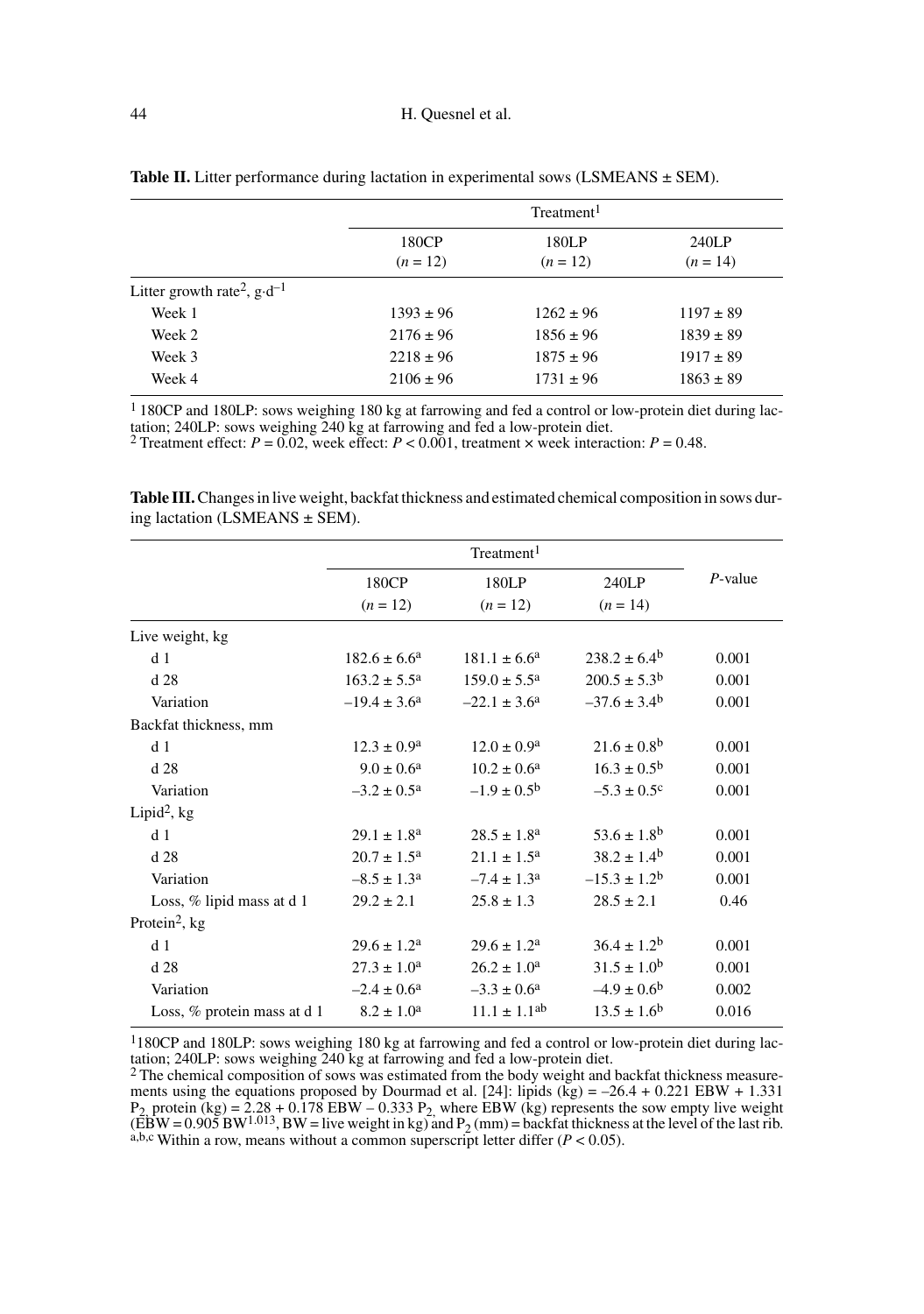|                                 | 180CP                        | 180LP                    | 240LP                        | Effect <sup>2</sup> | $P$ -value |
|---------------------------------|------------------------------|--------------------------|------------------------------|---------------------|------------|
|                                 | $(n = 12)$                   | $(n = 12)$               | $(n = 14)$                   |                     |            |
| Feed intake, $kg \cdot d^{-1}$  |                              |                          |                              |                     |            |
| Week 1                          | $3.6 \pm 0.2$ <sup>a.x</sup> | $3.9 \pm 0.2^{\circ}$    | $2.5 \pm 0.2$ <sup>b.x</sup> | T                   | 0.03       |
| Week 2                          | $4.2 \pm 0.2$ <sup>a.y</sup> | $4.2 \pm 0.2^{\text{a}}$ | $3.5 \pm 0.2$ <sup>b.y</sup> | W                   | 0.001      |
| Week 3                          | $4.3 \pm 0.2$                | $4.3 \pm 0.2$            | $3.9 \pm 0.2$ <sup>z</sup>   | $T \times W$        | 0.03       |
| Week 4                          | $4.3 \pm 0.2$ <sup>y</sup>   | $4.3 \pm 0.2$            | $4.1 \pm 0.2^z$              |                     |            |
| Weeks 1-4                       | $4.1 \pm 0.1$                | $4.2 \pm 0.1$            | $3.5 \pm 0.3$                | T                   | 0.05       |
| $ME$ intake, $MJ \cdot d^{-1}$  | $53.1 \pm 2.5^{\circ}$       | $54.8 \pm 2.5^{\circ}$   | $45.6 \pm 2.1^{\rm b}$       | T                   | 0.02       |
| Lysine intake, $g \cdot d^{-1}$ | $39.4 \pm 1.1^a$             | $21.6 \pm 1.1^b$         | $16.0 \pm 1.0^{\circ}$       | T                   | 0.001      |

Table IV. Feed, energy and lysine intakes of sows during lactation (LSMEANS  $\pm$  SEM).

<sup>1</sup>180CP and 180LP: sows weighing 180 kg at farrowing and fed a control or low-protein diet during lac-<br>tation; 240LP: sows weighing 240 kg at farrowing and fed a low-protein diet.

 $2T = \text{treatment effect}; W = \text{week effect}; T \times W = \text{treatment} \times \text{week interaction}.$ 

a,b,c Within a row, means without a common superscript letter differ (*P* < 0.05).

 $x, y, z$  Within a column, means without a common superscript letter differ ( $P < 0.05$ ).

sows during the first and second weeks of lactation. Average daily feed intake over lactation was close to that initially planned for the 180CP and 180LP sows  $(4.1 \text{ kg} \cdot d^{-1})$ , but was lower than expected for the 240LP sows  $(3.5 \text{ kg} \cdot d^{-1})$ . As a consequence, the 240LP sows ingested 14% less daily metabolizable energy and 59% less lysine (*P* < 0.05) than the 180CP, whereas the 180LP sows ingested 3 % more energy  $(P > 0.1)$ and  $45\%$  less lysine ( $P < 0.05$ ) than the 180CP sows (Tab. IV).

During lactation, the 240LP sows lost more body weight than the other sows (*P* < 0.05, Tab. III). Backfat loss in lactation differed  $(P < 0.001)$  between the 3 groups: it was high in the 240LP sows, low in the 180LP sows and intermediate in the 180CP. The estimated contents of the sow's body lipids and proteins at farrowing and at weaning and losses during lactation did not differ between the 180CP and 180LP sows but were all greater in the 240LP sows (*P* < 0.05). Losses of fat tissue represented on average 28% of body lipid mass at farrowing for all sows  $(P > 0.1)$ . Losses of body protein, as a percentage of protein mass at farrowing, were higher  $(P < 0.05)$  in the 240LP than in the180CP sows and intermediate in the 180LP sows. Despite a greater mobilization of body reserves during lactation, the 240LP sows were still heavier and fattier at weaning than the 180CP and 180LP sows (*P* < 0.05; Tab. III).

Estimated daily energy requirements for maintenance and milk production did not significantly differ between treatments (Tab. V). All sows had a negative energy balance during lactation, but this was more pronounced in the 240LP and 180CP sows than in the 180LP sows. The lysine balance was slightly negative for the 180CP sows and strongly negative for protein-restricted sows, being more negative  $(P < 0.05)$  in the 240LP than in the 180LP sows.

## **3.3. Physiological parameters**

## *3.3.1. AA concentrations on day W–1*

There was no treatment  $\times$  sampling time interaction for histidine, glutamine, alanine and proline (Tab. VI). Plasma concentrations of proline were not influenced by treatments but increased after the meal. Concentrations of histidine, glutamine and alanine were higher (*P* < 0.001) in protein-restricted sows, whatever the sampling time. There was a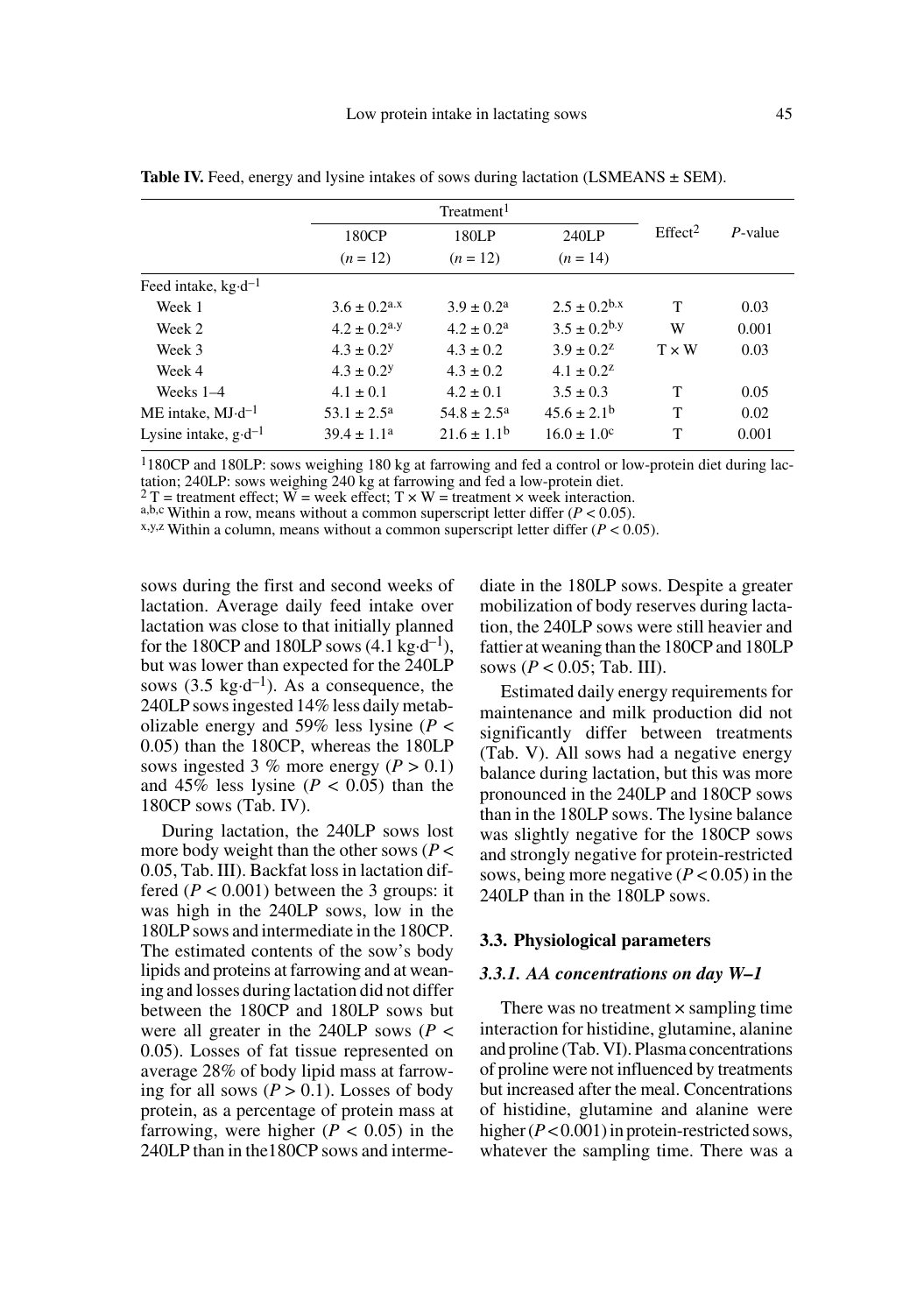|                                                                                 |                                             | Treatment <sup>1</sup>                                  |                                                    |                |  |  |  |  |
|---------------------------------------------------------------------------------|---------------------------------------------|---------------------------------------------------------|----------------------------------------------------|----------------|--|--|--|--|
|                                                                                 | 180CP<br>$(n = 12)$                         | 180LP<br>$(n = 12)$                                     | 240LP<br>$(n = 14)$                                | $P$ -value     |  |  |  |  |
| ME requirements <sup>2</sup> , MJ $\cdot$ d <sup>-1</sup>                       | $73.2 \pm 3.3$                              | $65.2 \pm 2.9$                                          | $71.1 \pm 2.9$                                     | 0.110          |  |  |  |  |
| ME balance, $MJ \cdot d^{-1}$<br>Lysine balance <sup>3</sup> , $g \cdot d^{-1}$ | $-20.1 \pm 3.3^{\circ}$<br>$-6.6 \pm 1.1^a$ | $-10.4 \pm 3.3^{\rm b}$<br>$-21.8 \pm 1.1$ <sup>b</sup> | $-25.5 \pm 3.3^{\circ}$<br>$-27.4 \pm 1.0^{\circ}$ | 0.001<br>0.001 |  |  |  |  |

**Table V.** Energy and lysine balance during lactation in sows (LSMEANS  $\pm$  SEM).

1 180CP and 180LP: sows weighing 180 kg at farrowing and fed a control or low-protein diet during lac-

tation; 240LP: sows weighing 240 kg at farrowing and fed a low-protein diet.<br><sup>2</sup> Total metabolizable energy (ME) requirements of sows during lactation (TER) were estimated according to the formula of Noblet et al. [2]: TER (MJ ME·d<sup>-1</sup>) = 0.46  $\times$  body weight<sup>0.75</sup> + 28.59  $\times$  litter weight gain  $-0.52 \times$  number of piglets.

<sup>3</sup> Mean lysine estimated requirement of sows during lactation was 46.0 g/d for the 180CP sows and 43.4 g·d<sup>-1</sup> for the 180LP and 240LP sows. It was estimated using the equation proposed by Dourmad et al. [5] for a nil muscle weight change:  $-525 + 29.8$  lysine  $-0.392$  litter weight gain.

a,b,c Within a row, means without a common superscript letter differ  $(P < 0.05)$ .

treatment × sampling time interaction for other AA. Before the morning meal, the 240LP sows had greater  $(P < 0.05)$  concentrations of lysine and phenylalanine compared with the 180CP and 180LP sows and higher concentrations of tryptophan and LNAA compared with the 180LP sows. The concentrations of valine were lower in the 180LP sows than in the sows from the other groups. Protein-restricted sows (180LP and 240LP) had higher concentrations of threonine, methionine, serine and asparagine (*P* < 0.05; Tab. VI). After feeding, plasma concentrations of most AA increased significantly in sows not-restricted, while variations were observed in protein-restricted sows (increase, decrease or no change, depending on the AA). As a consequence, the 180LP and 240LP sows had significantly lower postprandial concentrations of most AA, including LNAA, than the 180CP sows. They also had a higher Try/LNAA ratio (Tab. VI).

#### *3.3.2. NEFA, urea,* α*-amino nitrogen*

On days W–1 and W+1, plasma concentrations of NEFA were high before the morning meal and decreased afterwards (*P* < 0.003). They were not influenced by treatments on day W-1 (961  $\pm$  157 and 153  $\pm$  159 µmol·L<sup>-1</sup> at 0815 and1215, respectively) and day W+1 (298  $\pm$  35 and 116  $\pm$  34 at 0815 and

1215, Fig. 1). On day W-1, the urea/ $\alpha$ -amino nitrogen ratio was greater in the180CP than in the 180LP and 240LP sows, regardless of the sampling time (Fig. 2). It did not differ between treatments after weaning.

#### *3.3.3. Glucose and insulin*

Meal-related profiles of glucose and insulin on days W–1 and W+1 are presented in figures 3 and 4. For glucose, there was a treatment × sampling time interaction on day W–1 (Fig. 3). Concentrations of glucose were similar in the 3 groups of females before the morning meal. One hour after distribution of the meal, they were greater  $(P < 0.05)$ in the 240LP and 180CP than in the 180LP sows. Glucose concentrations remained higher in the 240LP sows 75 and 90 min after the meal. On day W+1, glucose profiles and concentrations were similar in the 3 groups (Fig. 3).

There was no treatment  $\times$  sampling time interaction on the concentrations of insulin on day W–1, but there were treatment and sampling time effects. Insulin concentrations were low before the morning meal and increased after the meal in all sows. From 60 to 120 min after feed distribution, mean concentrations were higher in the 240LP than in the 180LP sows and intermediate in the 180CP sows (*P* < 0.05, Fig. 4). On day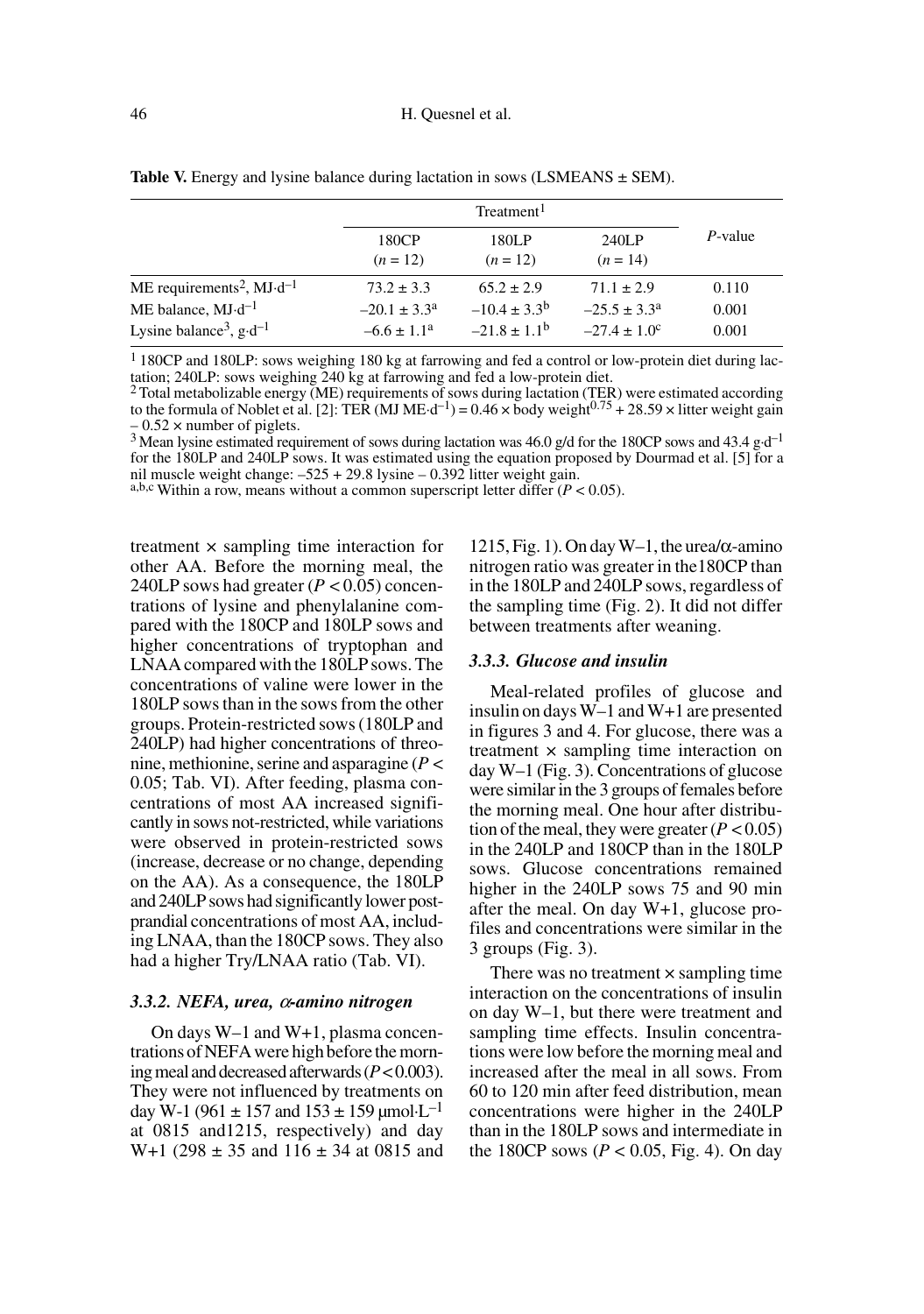|                                     |                                | Preprandial (0815) |                   | Postprandial (1400) |                   |                          |                | $P$ -value <sup>2</sup> |       |              |  |
|-------------------------------------|--------------------------------|--------------------|-------------------|---------------------|-------------------|--------------------------|----------------|-------------------------|-------|--------------|--|
| Amino acid, nmol $\cdot$ mL $^{-1}$ | 180CP 180LP 240LP <sup>1</sup> |                    |                   |                     |                   | 180CP 180LP $240LP1$ SEM |                | T                       | S     | $T \times S$ |  |
| <b>Essential AA</b>                 |                                |                    |                   |                     |                   |                          |                |                         |       |              |  |
| Lysine                              | 51 <sup>v</sup>                | 69v                | 129 <sup>x</sup>  | 147 <sup>x</sup>    | 108 <sup>x</sup>  | 122 <sup>x</sup>         | 14             | 0.11                    | 0.001 | 0.001        |  |
| Arginine                            | $45^v$                         | $57^{\rm v}$       | 69 <sup>v</sup>   | 149 <sup>x</sup>    | 62 <sup>v</sup>   | 58 <sup>v</sup>          | 8              | 0.001                   | 0.001 | 0.001        |  |
| Leucine                             | 89 <sup>v</sup>                | 90 <sup>v</sup>    | 106 <sup>v</sup>  | 160 <sup>x</sup>    | 97 <sup>v</sup>   | 89 <sup>v</sup>          | 9              | 0.005                   | 0.007 | 0.001        |  |
| Valine                              | 131 <sup>v</sup>               | $94^x$             | 124 <sup>v</sup>  | 219z                | 66 <sup>y</sup>   | 68 <sup>y</sup>          | 9              | 0.001                   | 0.83  | 0.001        |  |
| Isoleucine                          | 56 <sup>vx</sup>               | 50 <sup>v</sup>    | 68 <sup>x</sup>   | 105 <sup>y</sup>    | 28z               | 26 <sup>z</sup>          | 5              | 0.001                   | 0.16  | 0.001        |  |
| Threonine                           | 74 <sup>v</sup>                | 118 <sup>x</sup>   | 133xy             | 197z                | 156 <sup>y</sup>  | 156 <sup>y</sup>         | 15             | 0.89                    | 0.001 | 0.001        |  |
| Phenylalanine                       | 38 <sup>v</sup>                | 43 <sup>v</sup>    | 57 <sup>x</sup>   | 97 <sup>y</sup>     | $55^x$            | 54 <sup>x</sup>          | 3              | 0.001                   | 0.001 | 0.001        |  |
| Tryptophan                          | 18 <sup>vx</sup>               | 16 <sup>v</sup>    | $22^x$            | 37 <sup>y</sup>     | 30 <sup>z</sup>   | 27z                      | $\overline{c}$ | 0.12                    | 0.001 | 0.002        |  |
| Histidine                           | 58                             | 82                 | 85                | 71                  | 84                | 89                       | $\overline{4}$ | 0.001                   | 0.03  | 0.22         |  |
| Methionine                          | 21 <sup>v</sup>                | 35 <sup>x</sup>    | 36 <sup>x</sup>   | 48 <sup>y</sup>     | 36 <sup>x</sup>   | 38 <sup>x</sup>          | 3              | 0.76                    | 0.001 | 0.001        |  |
| Nonessential AA                     |                                |                    |                   |                     |                   |                          |                |                         |       |              |  |
| Glutamine                           | 710                            | 966                | 860               | 758                 | 1114              | 1099                     | 48             | 0.001                   | 0.001 | 0.11         |  |
| Proline                             | 142                            | 188                | 144               | 318                 | 334               | 286                      | 29             | 0.15                    | 0.001 | 0.85         |  |
| Alanine                             | 211                            | 495                | 355               | 385                 | 577               | 502                      | 40             | 0.001                   | 0.001 | 0.36         |  |
| Serine                              | 78 <sup>v</sup>                | 110 <sup>x</sup>   | 107 <sup>x</sup>  | 122 <sup>x</sup>    | 121 <sup>x</sup>  | 106 <sup>x</sup>         | 7              | 0.15                    | 0.001 | 0.002        |  |
| Glycine                             | 664v                           | 1000 <sup>x</sup>  | 717 <sup>yy</sup> | 874xy               | 984 <sup>xy</sup> | 809vxy                   | 83             | 0.08                    | 0.01  | 0.05         |  |
| Asparagine                          | 41 <sup>v</sup>                | 69 <sup>xy</sup>   | 61 <sup>x</sup>   | 160 <sup>z</sup>    | 80 <sup>y</sup>   | $72^{xy}$                | 6              | 0.001                   | 0.001 | 0.001        |  |
| Tyrosine                            | 31 <sup>vx</sup>               | 27 <sup>v</sup>    | 30 <sup>vx</sup>  | 96 <sup>y</sup>     | 39 <sup>x</sup>   | 30 <sup>vx</sup>         | 5              | 0.001                   | 0.001 | 0.001        |  |
| Cystine                             | 52 <sup>v</sup>                | 55yx               | 60 <sup>x</sup>   | 58 <sub>vx</sub>    | 52 <sup>v</sup>   | 55 <sup>vx</sup>         | 3              | 0.40                    | 0.60  | 0.03         |  |
| <b>Balance</b>                      |                                |                    |                   |                     |                   |                          |                |                         |       |              |  |
| LNAA <sup>3</sup>                   | 345 <sup>vx</sup>              | 304 <sup>vy</sup>  | 386 <sup>x</sup>  | 676z                | 285 <sup>vy</sup> | 267 <sup>y</sup>         | 24             | 0.001                   | 0.004 | 0.001        |  |
| Tyr/LNAA <sup>4</sup>               | 11                             | 10                 | 8                 | 17                  | 16                | 13                       | 1              | 0.09                    | 0.001 | 0.45         |  |
| Try/LNAA5                           | $5^{\rm v}$                    | $6^{\rm v}$        | $6^{\rm v}$       | $6^{\rm v}$         | $11^x$            | $11^x$                   | 1              | 0.001                   | 0.001 | 0.001        |  |

**Table VI.** Pre- and postprandial plasma amino acid concentrations in sows 1 d before weaning  $(n = 8)$ per treatment group).

 $1180CP$  and 180LP: sows weighing 180 kg at farrowing and fed a control or low-protein diet during lactation; 240LP: sows weighing 240 kg at farrowing and fed a low-protein diet.

tation; 240LP: sows weighing 240 kg at farrowing and fed a low-protein diet.<br><sup>2</sup> T = treatment effect; S = sampling time effect; T × S = treatment × sampling time interaction.

 $3$  Large neutral AA: isoleucine + leucine + valine + phenylalanine + tyrosine.

<sup>4</sup> Tyr/LNAA = tyrosine / (isoleucine + leucine + valine + phenylalanine + tryptophan); ×100. 5 Try/LNAA = tryptophan / LNAA; ×100.

<sup>5</sup> Try/LNAA = tryptophan / LNAA;  $\times$ 100.<br><sup>v,x,y,z</sup> Within a row, means without a common superscript letter differ (*P* < 0.05).

W+1, the profiles and concentrations of insulin did not differ between treatments and the concentrations were lower than at the end of lactation  $(P < 0.001)$ .

## *3.3.4. GH, IGF-I and GH/IGF-I ratio*

Representative profiles of plasma GH on days W–1 and W+1 are presented in Figure 5. On day W–1, the profiles of GH were influenced by sampling time  $(P < 0.001)$  and treatment  $(P = 0.051)$ , with the GH concentrations being greater  $(P<0.05)$  in the 180LP  $(9.5 \pm 0.9 \text{ ng} \cdot \text{mL}^{-1})$  than in the 180CP sows  $(7.2 \pm 0.9 \text{ ng} \cdot \text{mL}^{-1})$  and intermediate in the 240LP sows  $(8.0 \pm 0.9 \text{ ng} \cdot \text{mL}^{-1})$ . On day W+1, the profiles were not affected by treatment or sampling time  $(P > 0.1)$ .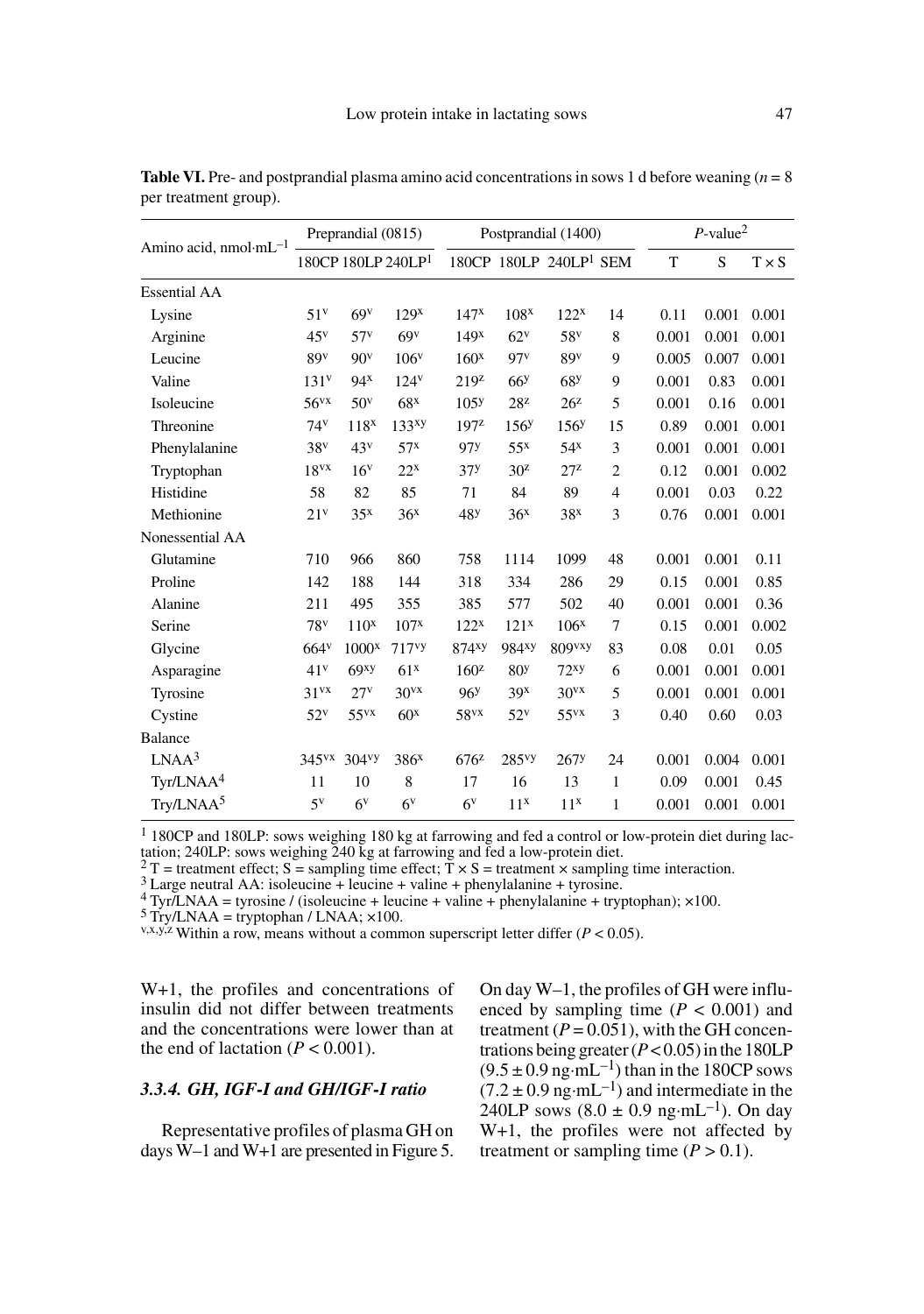



**Figure 1**. Plasma concentrations of non-esterified fatty acids (NEFA) 1 d before (W–1) and after (W+1) weaning in sows (180CP and 180LP: sows weighing 180 kg at farrowing and fed a control or low-protein diet during lactation; 240LP: sows weighing 240 kg at farrowing and fed a lowprotein diet). S indicates sampling time effect. \*\*\* *P* < 0.001, \*\* *P* < 0.01.

On days W–1 and W+1, there were treatment and sampling day effects on the IGF-I concentrations (Tab. III). Plasma concentrations of IGF-I were reduced  $(P < 0.001)$ in the 180LP sows compared to the sows from the other treatments. They decreased between day W–1 and day W+1 in all sows. The GH/IGF-I ratio was greater in the 180LP than in the other sows on day W–1 and did not differ between treatments on day  $W+1$  (Tab. III).

## *3.3.5. Leptin*

There was a treatment  $\times$  sampling day interaction for pre- and post-prandial concentrations of leptin on days W–1 and W+1. Preprandial concentrations did not significantly differ between groups on the day before weaning and increased after weaning in the 240LP sows only  $(P<0.05)$ . Postprandial concentrations were higher in the 240LP sows on the day before weaning and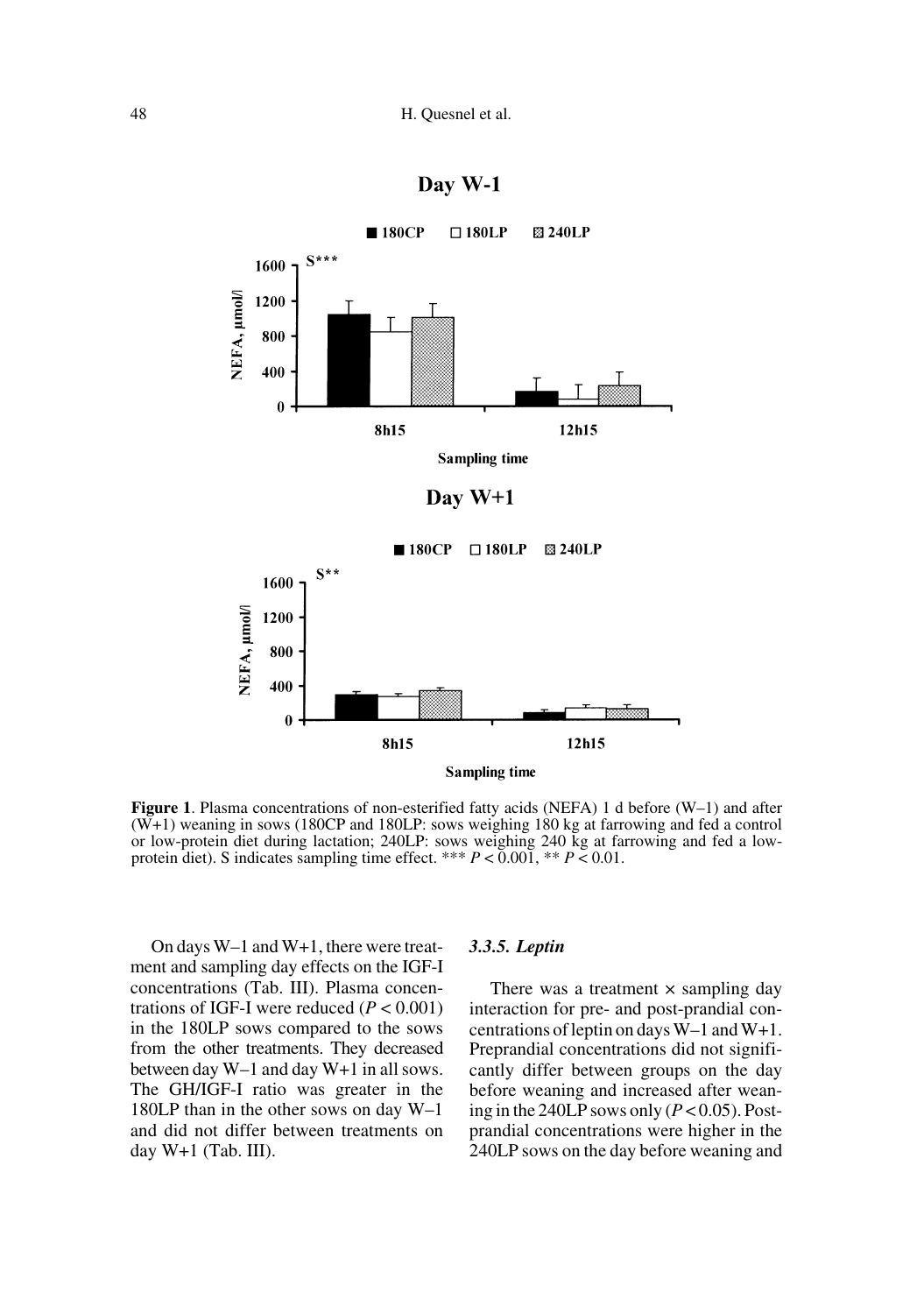Day W-1



**Figure 2**. Ratio of plasma concentrations of urea to plasma concentrations of alpha-amino nitrogen, 1 d before (W–1) and after (W+1) weaning in sows (180CP and 180LP: sows weighing 180 kg at farrowing and fed a control or low-protein diet during lactation; 240LP: sows weighing 240 kg at farrowing and fed a low-protein diet). T and S indicate treatment and sampling time effects, respectively. \*\*\*  $P < 0.001$ . a,b Means without a common superscript letter differ ( $P < 0.05$ ).

increased after weaning only in this group (Tab. VII).

#### *3.3.6. Prolactin*

Plasma concentrations of prolactin were not affected by treatments on days W–1 or W+1. They dropped after weaning in all females (Tab. VII).

## **4. DISCUSSION**

Current findings indicate that the metabolic response to dietary protein restriction varies according to sow body reserves at farrowing.

In the present study, feed allowance was limited throughout lactation to prevent expectable differences in feed and energy intakes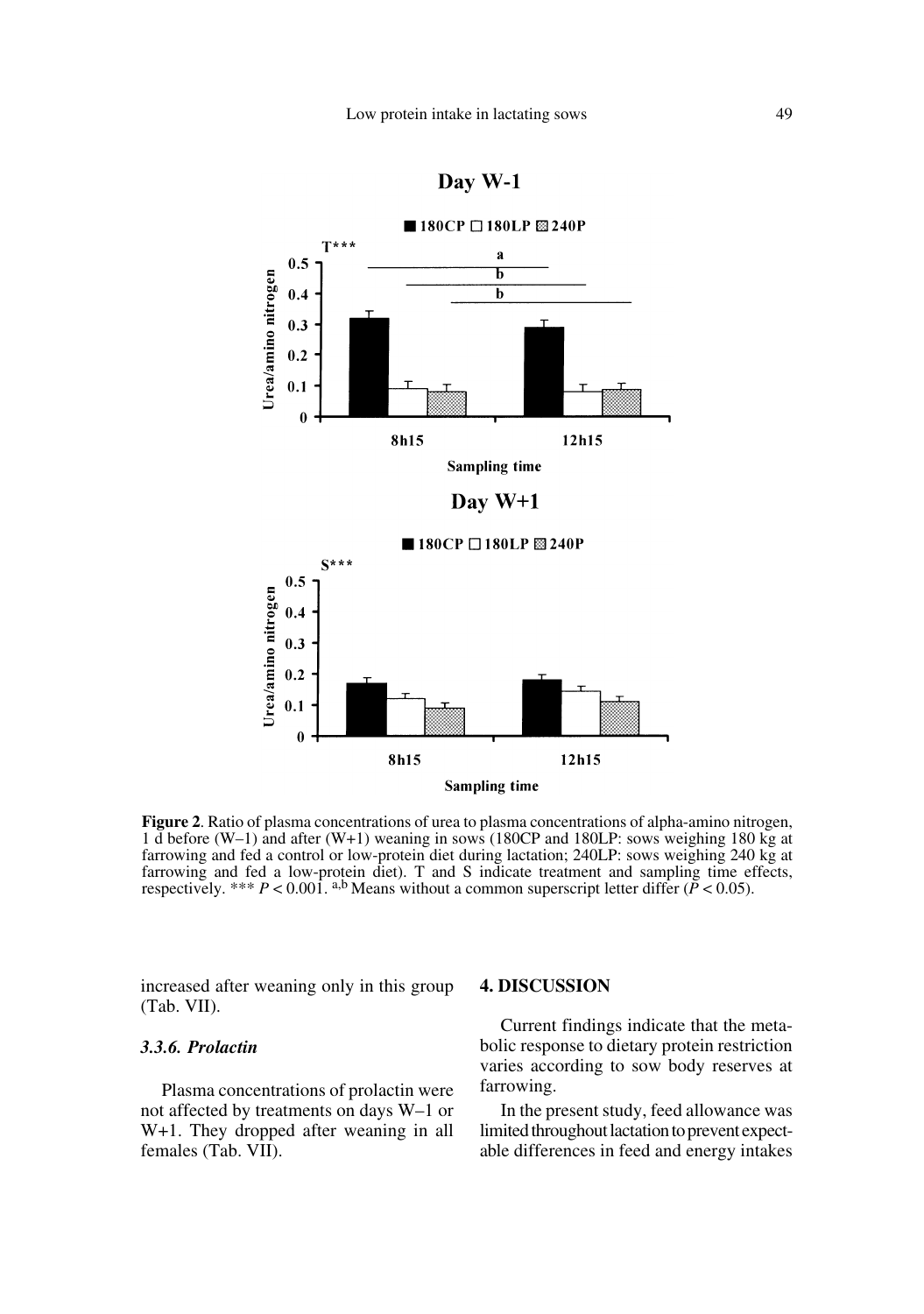

Day W-1

 $Day W+1$ 



**Figure 3.** Plasma concentrations of glucose 1 d before (W–1) and after (W+1) weaning in primiparous sows (180CP and 180LP: sows weighing 180 kg at farrowing and fed a control or low-protein diet during lactation; 240LP: sows weighing 240 kg at farrowing and fed a low-protein diet). Time 0 indicates time of feeding.  $T \times S$ indicates a treatment  $\times$  sampling time interaction ( $P < 0.03$ ) and S a sampling time effect ( $P <$ 0.05). a,b For each sampling time, means without a common superscript letter differ (*P* < 0.05).

among treatments, since voluntary ingestion during lactation is negatively related to backfat thickness at farrowing [26, 27] and may be reduced when the level of crude protein in the diet decreases below 12% [28]. Despite this restriction, heavy sows (240LP), that



**Figure 4.** Plasma concentrations of insulin 1 d before  $(W-1)$  and after  $(W+1)$  weaning in primiparous sows (180CP and 180LP: sows weighing 180 kg at farrowing and fed a control or low-protein diet during lactation; 240LP: sows weighing 240 kg at farrowing and fed a low-protein diet). Time 0 indicates time of feeding. T and S indicate a treatment effect  $(P < 0.05)$  and a sampling time effect  $(P < 0.001)$ , respectively. a,b Profiles without a common superscript letter differ  $(P < 0.05)$ .

were also fattier, ate less than the lighter sows during the first and second weeks of lactation.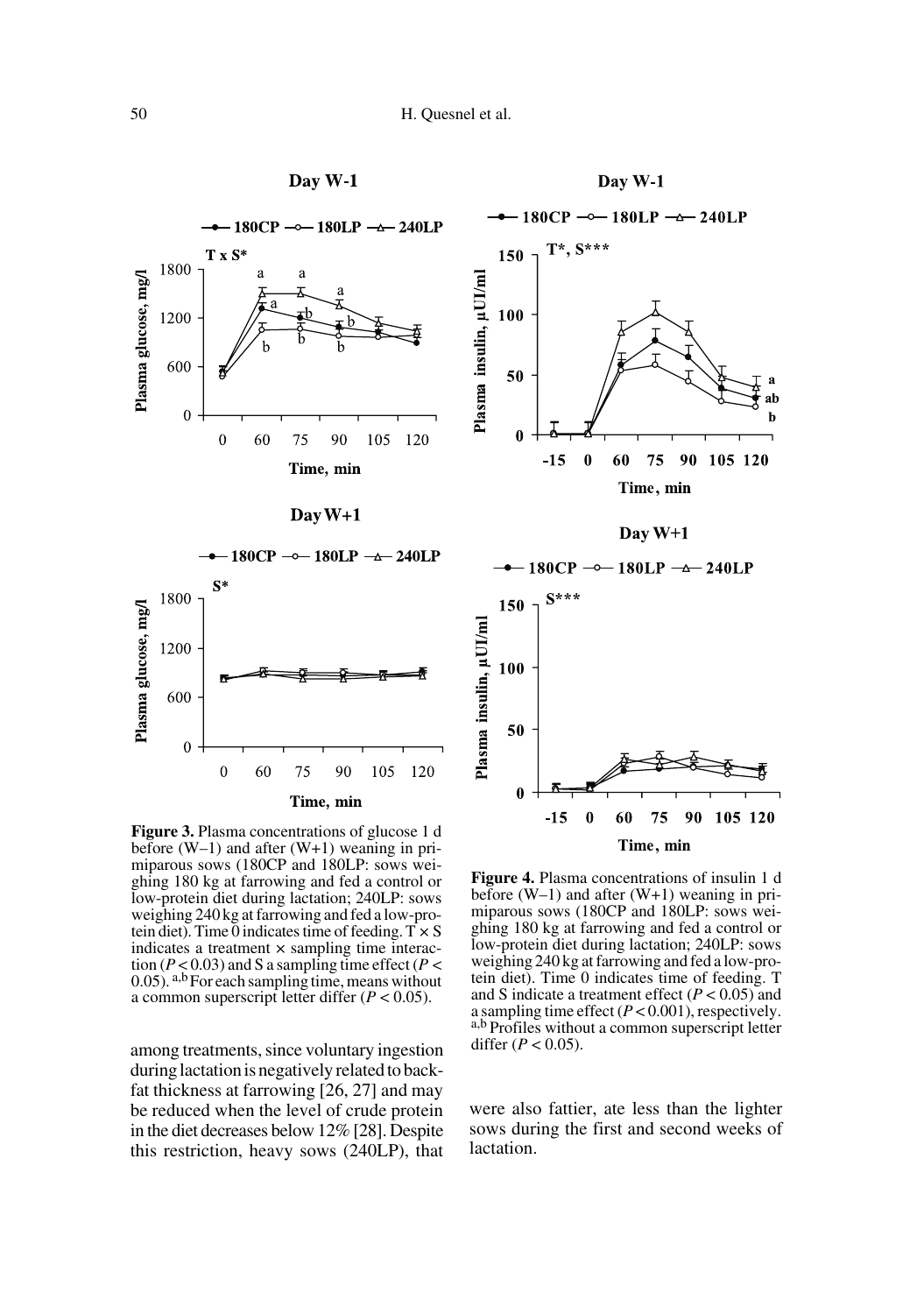

**Figure 5.** Representative plasma GH profiles 1 d before (W–1) and 1 d after (W+1) weaning in sows #358 (group180LP), #262 (group 180CP) and #076 (group 240LP); 180CP and 180LP: sows weighing 180 kg at farrowing and fed a control or low-protein diet during lactation; 240LP: sows weighing 240 kg at farrowing and fed a low-protein diet.

The negative relationship between fat mass at farrowing and feed intake during lactation has been attributed, at least in part, to the greater state of insulin resistance reported in early or mid lactation in sows that are overfed during gestation [29, 30] or rearing [31]. In the present experiment, postprandial concentrations of insulin and glucose were clearly higher in the 240LP than in the 180LP sows despite similar intakes at the morning meal (intakes in the 240LP and 180LP sows, respectively: 29.7 and 28 MJ ME; 209 and 205 g CP; 1498 and 1421 g carbohydrates). This suggests an insulin resistant state in these heavy sows; however, glucose tolerance or meal tests are needed to confirm this. Nevertheless, insulin resistance is likely involved in the lower appetite of the 240LP sows.

The poor appetite of fat sows was also suggested to be related to concentrations of

leptin, a hormone produced by adipose tissue, which inhibits appetite in pigs [32] and other mammals. Leptin concentrations at farrowing are greater in sows overfed during gestation than in sows conventionally fed, and decrease progressively or rapidly during lactation [33, 34]. In the present study, the lack of treatment effects on pre- and postprandial leptin concentrations between treatment groups in late lactation suggests that the relationship between fat thickness and leptin is no longer apparent by the end of lactation, as previously observed by Estienne et al. [34]. Yet, leptin could still be involved in the control of appetite during the first and second weeks of lactation when feed intake was actually reduced.

The reduced appetite in early lactation led to energy and lysine balances being more negative in the 240LP than in the 180LP sows. However, the difference in lysine intake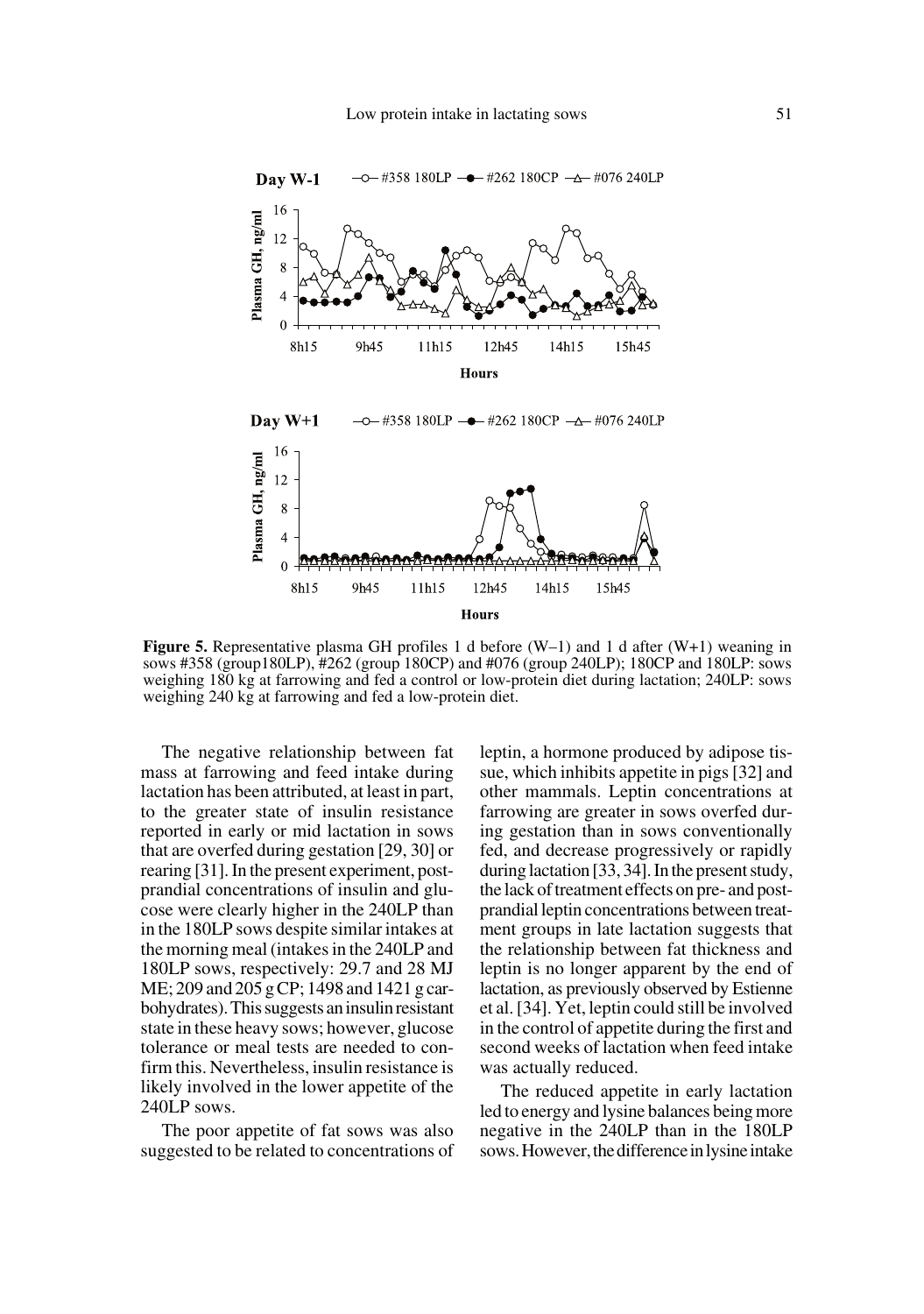|                            |                                             | Treatment <sup>1</sup> |                       | $P$ -value <sup>2</sup> |       |              |
|----------------------------|---------------------------------------------|------------------------|-----------------------|-------------------------|-------|--------------|
|                            | 180CP<br>$(n = 8)$                          | 180LP<br>$(n = 8)$     | 240LP<br>$(n = 8)$    | T                       | D     | $T \times D$ |
| Plasma IGF-I, $ng·mL^{-1}$ |                                             |                        |                       |                         |       |              |
| $W-1$                      | $129.5 \pm 9.7$                             | $91.1 \pm 9.7$         | $139.1 \pm 9.7$       | 0.004                   | 0.001 | 0.72         |
| $W+1$                      | $113.6 \pm 4.7$                             | $75.2 \pm 9.7$         | $115.0 \pm 9.7$       |                         |       |              |
| GH/IGF-I ratio             |                                             |                        |                       |                         |       |              |
| $W-1$                      | 0.06 <sup>a</sup>                           | 0.11 <sup>b</sup>      | 0.06 <sup>a</sup>     | 0.001                   | 0.001 | 0.045        |
| $W+1$                      | 0.02 <sup>a</sup>                           | 0.03 <sup>a</sup>      | $0.015^{\rm a}$       |                         |       |              |
|                            | Preprandial leptin (at 0815), $ng·mL^{-1}$  |                        |                       |                         |       |              |
| $W-1$                      | $1.9 \pm 0.1^a$                             | $1.9 \pm 0.1^a$        | $2.1 \pm 0.1^a$       | 0.001                   | 0.001 | 0.001        |
| $W+1$                      | $1.8 \pm 0.1^a$                             | $2.2 \pm 0.1^a$        | $2.6 \pm 0.1^{\rm b}$ |                         |       |              |
|                            | Postprandial leptin (at 1350), $ng·mL^{-1}$ |                        |                       |                         |       |              |
| $W-1$                      | $1.9 \pm 0.1^{\text{a}}$                    | $1.9 \pm 0.1^a$        | $2.4 \pm 0.1^a$       | 0.001                   | 0.001 | 0.001        |
| $W+1$                      | $1.9 \pm 0.1^a$                             | $2.2 \pm 0.1^a$        | $3.0 \pm 0.1^{\rm b}$ |                         |       |              |
| Prolactin, $ng·mL^{-1}$    |                                             |                        |                       |                         |       |              |
| $W-1$                      | $13.1 \pm 1.0$                              | $14.4 \pm 1.4$         | $16.1 \pm 1.7$        | 0.41                    | 0.001 | 0.26         |
| $W+1$                      | $2.9 \pm 0.3$                               | $2.5 \pm 0.2$          | $2.5 \pm 0.1$         |                         |       |              |

**Table VII.** Influence of treatments on plasma concentrations of mean GH, IGF-I, leptin and prolactin 1 d before (W–1) or after (W+1) weaning (LSMEANS  $\pm$  SEM).

1 180CP and 180LP: sows weighing 180 kg at farrowing and fed a control or low-protein diet during lac-

tation; 240LP: sows weighing 240 kg at farrowing and fed a low-protein diet.<br>
<sup>2</sup> T = treatment effect; D = sampling day effect; T × D = treatment × sampling day interaction.<br>
<sup>a,b</sup> Means without a common superscript lett

and lysine balance between the 240LP and 180LP sows was low compared to that between 240LP and 180CP or between 180LP and 180CP. All sows had a negative energy balance and therefore mobilized both fat and protein reserves. Even sows receiving the high-protein diet (180CP) lost a relatively high amount of protein (8% of the initial protein mass) compared to proteinrestricted sows (11 and 13.5% for 180LP and 240LP, respectively). Nevertheless, the greater mobilization of lean tissue in proteinrestricted sows is illustrated by increased circulating concentrations of glutamine and alanine. Alterations in pre-prandial profiles of circulating AA in protein-restricted sows indicate that protein mobilization does not compensate for a low dietary protein intake with respect to individual AA concentrations, at least in late lactation. Moreover, differences in pre-prandial concentrations of several AA between the 180LP and 240LP sows (e.g. lysine, valine, isoleucine, phenylalanine, tryptophan) indicate that the metabolic status of these sows differed. Plasma urea and α-amino nitrogen are, respectively, final and intermediary products of protein metabolism. The ratio of urea to  $\alpha$ -amino nitrogen therefore reflects the efficiency of protein use. This efficiency was greater at the end of lactation in protein-restricted sows and proteins originating from the diet and maternal muscles were then greatly used for the synthesis of milk proteins. The urea to α-amino-nitrogen ratio did not allow discrimination between the two groups of protein-restricted sows, despite the different losses in protein reserves in these sows.

Sows from all treatments lost the same proportion of fat mass. Yet, the 240LP sows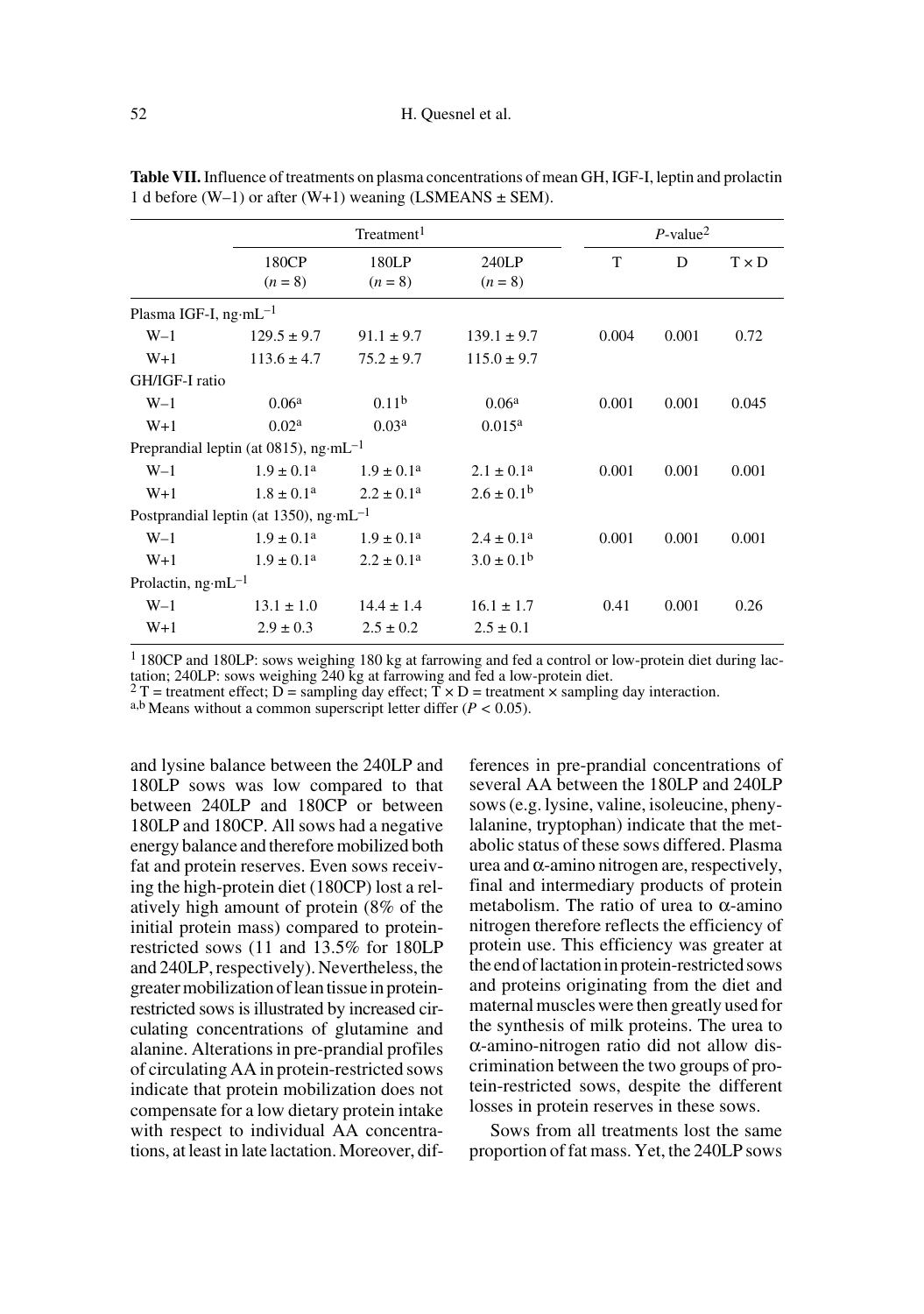lost twice the amount of lipids as sows from the other treatments while having similar profiles of NEFA around weaning. This could be partly explained by the fact that the difference in lipid loss between the treatment groups was attenuated during the fourth week of lactation compared with early lactation (data not shown). The lack of difference in NEFA concentrations between sows from different treatments may also be explained by a high mammary uptake of NEFA [35] as well as a high NEFA uptake for lipid turn-over in adipose tissue, in the 240LP sows.

Consistent with previous findings [8], protein (lysine) restriction throughout lactation induced an uncoupling between IGF-I and GH secretions in the 180LP sows. Such uncoupling was shown to result from hepatic resistance to GH, which is related to low plasma insulin concentrations. Indeed, insulin release after the meal was lower in the 180LP sows. This uncoupling between GH and IGF-I secretions likely facilitates mobilization of lean tissue, because of the anabolic effects of IGF-I on AA deposition in muscle tissue. The reduction in plasma IGF-I concentrations around weaning (days W–1 and W+1) in the 180LP sows is in accordance with previous data [8, 36]. In contrast, Clowes et al. [37, 38] reported no influence of low protein intake on plasma IGF-I concentrations throughout lactation. Reasons for such discrepancies are not known.

It is interesting to note that, in the present experiment, concentrations of IGF-I around weaning were similar in the 240LP and 180CP sows, despite the lower ingestion of protein (and of energy) by the 240LP sows. Large body reserves may have played a protective role against the detrimental effect of protein restriction on peripheral IGF-I concentrations. This was previously suggested by van den Brand et al. [39], who reported that body weight at farrowing interacts with body weight loss during lactation to affect IGF-I concentrations at weaning.

Weaning is known to be associated with dramatic changes in the metabolic and hormonal statuses of the sow and the present observations were consistent with such findings (for review see [11, 40]). Indeed, lactation cessation by piglet removal was associated with a drop in concentrations of GH and prolactin, as previously reported [41– 43]. Preprandial concentrations of glucose and insulin increased after weaning and those of NEFA decreased, indicating a change towards a less catabolic state [41, 43]. The low ratio of urea to  $α$ -amino nitrogen in all sows suggests that dietary proteins were extensively used, likely to rebuild lean body reserves and achieve body growth. As previously described in sows that were feed- or protein-restricted during lactation [8, 10], IGF-I concentrations remained low on the day after weaning. The IGF-I response to change in the metabolic status at weaning was shown to take several days, indicating a delayed metabolic consequence of poor nutrient intake during lactation [39, 44]. As previously reported [8], leptin concentrations increased between day W–1 and day W+1 in protein-restricted sows, this increase being significant in heavy sows (240LP). Mean and post-prandial concentrations of leptin on days W–1 and W+1 were positively correlated to estimated body lipids at weaning  $(P < 0.001)$  and were negatively correlated to lipid loss during lactation (*P* < 0.001). Nevertheless, the increase in leptin secretion between day W–1 and day W+1 occurred without notable changes in sows' body lipid contents. The physiological origin of this increase remains to be investigated but it illustrates another delayed postweaning consequence of protein (lysine) restriction during lactation, on sow metabolism.

In the present experiment, lysine intake in protein-restricted sows was greatly below the requirement for milk production (40– 45 g·d<sup>-1</sup>, [5, 45]). The overall reduction of litter growth rate in protein-restricted sows is consistent with previous findings [4, 36, 37]. Daily litter growth rate was negatively correlated with mean concentrations of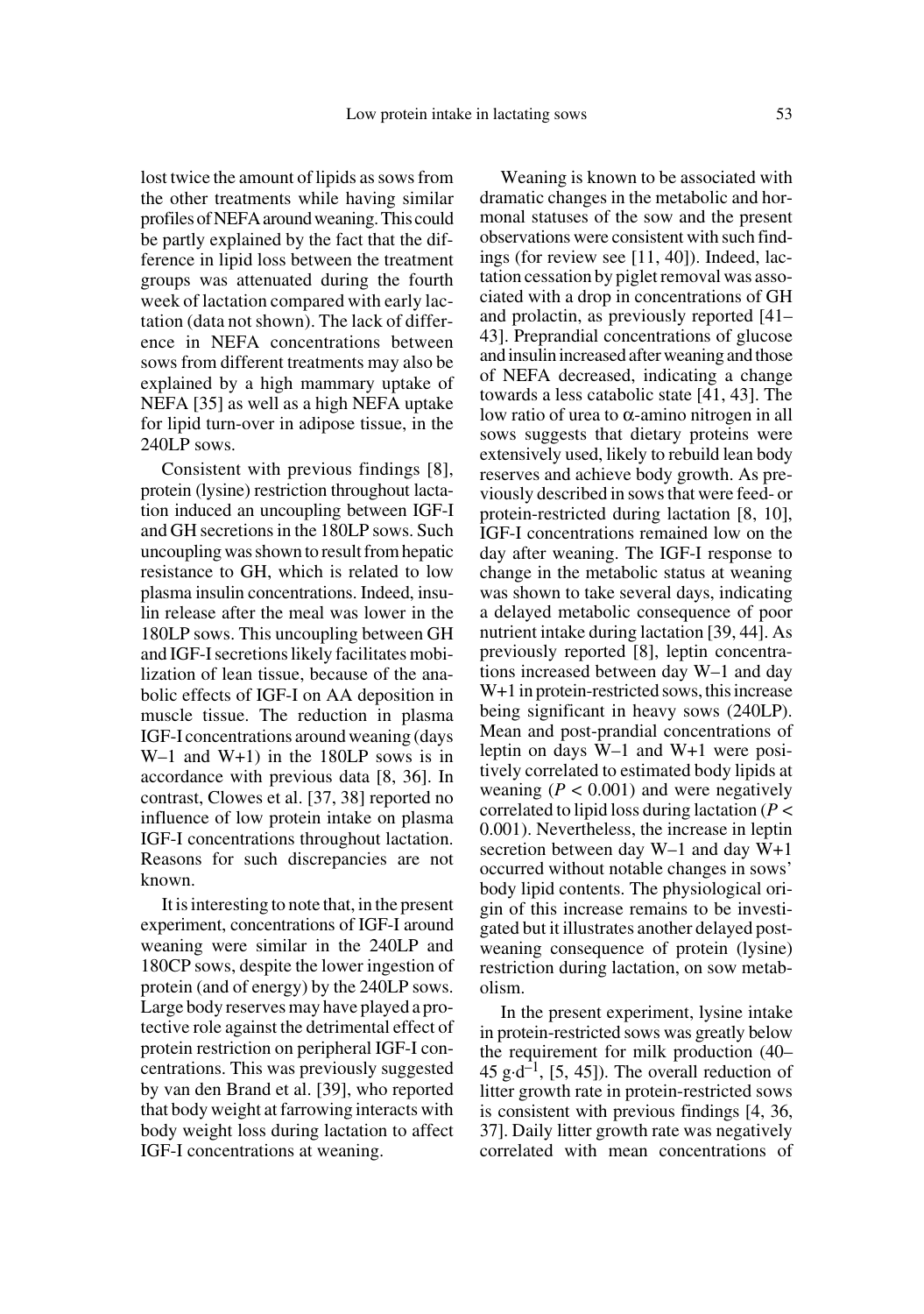alanine and glutamine, which are known as good indicators of lean tissue mobilization  $(r = -0.44, P = 0.002$  and  $r = -0.40, P = 0.005$ , respectively). However, litter growth in the current experiment here was reduced as early as in the first week of lactation, whereas Clowes et al. [37, 38] observed a reduction only after d 20 of lactation, once sows had lost 9 to 12% of their calculated protein mass. Poor lactation performance in the present experiment was therefore not primarily related to the depletion of body protein reserves. Prolactin concentrations did not differ between sows at the end of lactation, while differences in litter growth were still marked. This rules out an involvement of prolactin in the poor milk production of proteinrestricted sows. As suggested by Clowes et al. [38], the AA mixture released from endogenous proteins may not perfectly match the AA required for milk protein synthesis. This hypothesis is supported by the reduction in milk proteins reported as early as on d 8 or 10 of lactation in sows subjected to dietary protein restriction [38, 46].

We previously observed no significant effect of protein restriction on litter growth from primiparous sows weighing 210 kg at farrowing [8] and suggested that a large initial body protein mass may be adequate to sustain lactation. In the present experiment, it is likely that heavy sows (240LP) could not cope because of their reduced appetite, which led to a more negative energy and lysine balance. Increasing lean tissue reserves at farrowing without increasing fat reserves could be more efficient than increasing fat reserves to buffer the negative impact of low protein intake during lactation on sow body reserves and milk production.

In conclusion, numerous characteristics of the sow metabolic profiles at the end of lactation are modified by dietary protein restriction, and increasing both fat and protein stores at farrowing does not allow complete restoration of these profiles (e.g. AA profiles). Similarly, large body reserves at farrowing may not be sufficient to prevent poor milk production or milk quality, which

seemed more likely related to insufficient or inadequate AA availability than to depletion of body protein reserves.

## **ACKNOWLEDGEMENTS**

The authors wish to acknowledge C. Homo, B. Duteil, M. Massard for taking care of the animals, Y. Lebreton for performing surgery, Y. Colléaux, M. Lefebvre and C. David for technical assistance. The authors also thank Dr Louveau (INRA Saint-Gilles, France) and Dr Weiler (University of Hohenheim, Germany) for providing antiserum against IGF-I and NHPP, NIDDK and Dr A.F. Parlow (Torrance, Ca) for providing pGH-Bio. C. Mejia-Guadarrama was supported by a scholarship from CONACYT/ INIFAP (México) and SFERE (France).

#### **REFERENCES**

- [1] O'Grady JF, Lynch PB, Kearney PA. Voluntary feed intake by lactating sows. Livest Prod Sci 1985, 12: 355–365.
- [2] Noblet J, Dourmad J-Y, Etienne M. Energy utilization in pregnant and lactating sows: modeling of energy requirements. J Anim Sci 1990, 68: 562–572.
- [3] King RH, Williams IH. The effect of nutrition on the reproductive performance of first-litter sows. 2. Protein and energy intakes during lactation. Anim Prod 1984, 38: 249–256.
- [4] Jones DB, Stahly TS. Impact of amino acid nutrition during lactation on body nutrient mobilization and milk nutrient output in primiparous sows. J Anim Sci 1999, 77: 1513– 1522.
- [5] Dourmad J-Y, Noblet J, Etienne M. Effect of protein and lysine supply on performance, nitrogen balance, and body composition changes of sows during lactation. J Anim Sci 1998, 76: 542–550.
- [6] King RH, Dunkin AC. The effect of nutrition on the reproductive performance of first-litter sows. 4. The relative effects of energy and protein intakes during lactation on the reproductive performance of sows and their piglets. Anim Prod 1986, 43: 319–325.
- [7] Brendemuhl JH, Lewis AJ, Peo ER Jr. Effect of protein and energy intake by primiparous sows during lactation on sow and litter performance and sow serum thyroxine and urea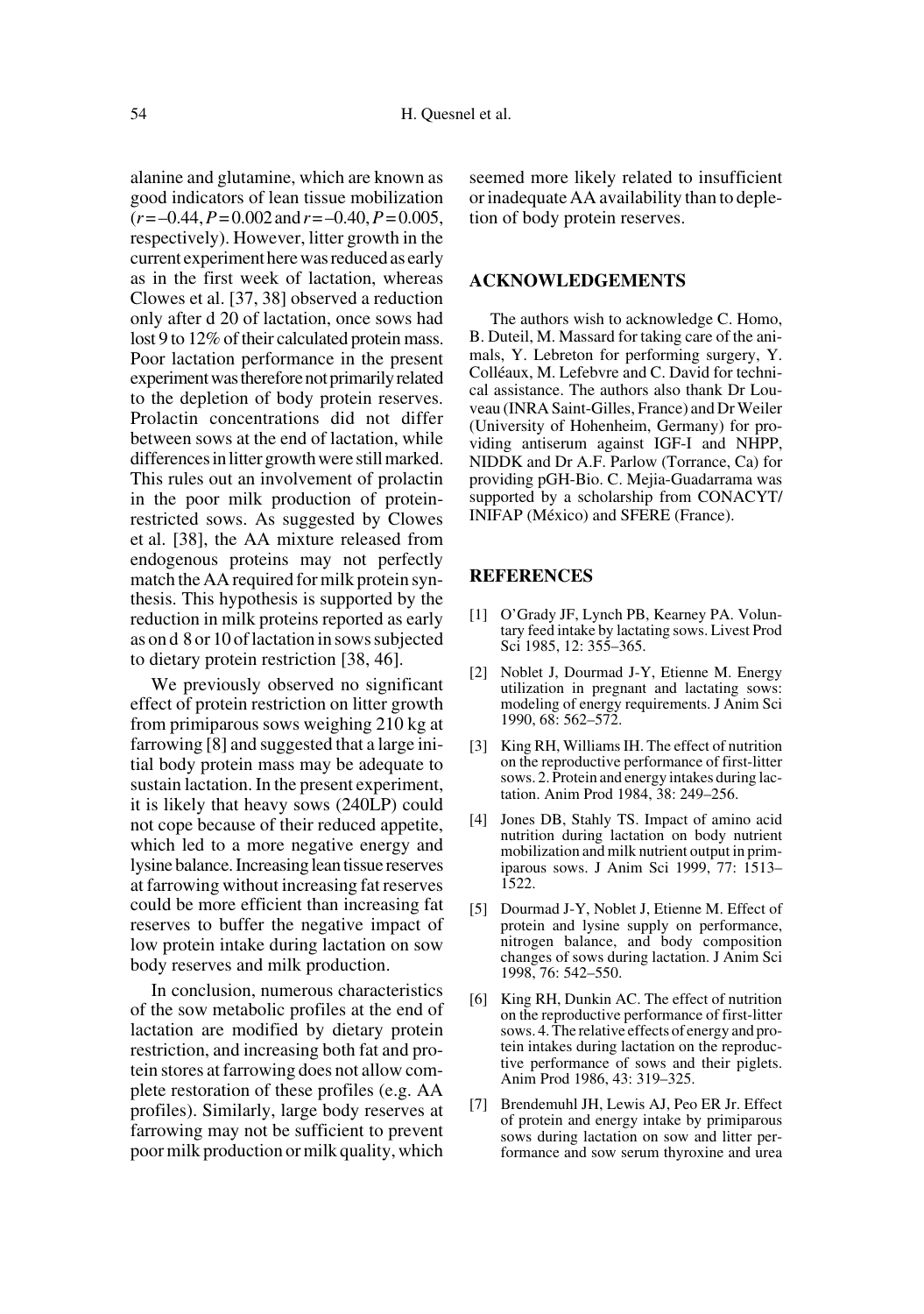concentrations. J Anim Sci 1987, 64: 1060– 1069.

- [8] Mejia-Guadarrama C.A., Pasquier A, Dourmad J-Y, Prunier A, Quesnel H. Protein (lysine) restriction in primiparous lactating sows: Effects on metabolic state, somatotropic axis, and reproductive performance after weaning. J Anim Sci 2002, 80: 3286–3300.
- [9] Etienne M, Legault C, Dourmad J-Y, Noblet J. Production laitière de la truie : estimation, composition, facteurs de variation et évolution [Milk production in the sow: estimation, composition, factors of variation and evolution]. J Rech Porcine France 2000, 32: 253– 264.
- [10] Zak LJ, Cosgrove JR, Aherne FX, Foxcroft GR. Pattern of feed intake and associated metabolic and endocrine changes differentially affect postweaning fertility in primiparous lactating sows. J Anim Sci 1997, 75: 208–216.
- [11] Quesnel H, Prunier A. Endocrine bases of lactational anoestrus in the sow. Reprod Nutr Dev 1995, 35: 395–414.
- [12] NRC. In: Nutrient Requirements of Swine. 9th ed. Natl Acad Press, Washington DC, 1988, p 49–53.
- [13] INRA. L'alimentation des animaux monogastriques. 2nd ed. Institut National de la Recherche Agronomique, Paris, France, 1989.
- [14] Quesnel H, Mejia-Guadarrama C.A., Pasquier A, Dourmad J-Y, Prunier A, Dietary protein restriction during lactation in primiparous sows with different live weight at farrowing: II. Consequences on reproductive performance and interactions with metabolic status. Reprod Nutr Dev 2005, 45: 57–68.
- [15] Camous S, Prunier A, Pelletier J. Plasma prolactin, LH, FSH and estrogen excretion patterns in gilts during sexual development. J Anim Sci 1985, 60: 1308–1317.
- [16] Chacornac JP, Barnouin J, Houlier ML, Microdosage automatisé sur analyseur à transfert de l'azote α-aminé circulant. Reprod Nutr Dev 1993, 33: 99–108.
- [17] Sève B, Meunier-Salaün MC, Monnier M, Colléaux Y, Henry Y. Impact of dietary tryptophan and behavioral type on growth performance and plasma amino acids of young pigs. J Anim Sci 1991, 69: 3679–3688.
- [18] Prunier A, Martin C, Mounier AM, Bonneau M. Metabolic and endocrine changes associated with undernutrition in the peripubertal gilt. J Anim Sci 1993, 71: 1887–1894.
- [19] Louveau I, Bonneau M, Salter DN. Agerelated changes in plasma porcine growth hormone (GH) profiles and insulin-like growth

factor-I (IGF-I) concentrations in Large White and Meishan pigs. Reprod Nutr Dev 1991, 31: 205–216.

- [20] Louveau I, Bonneau M. Effect of a growth hormone infusion on plasma insulin-like growth factor-I in Meishan and Large White pigs. Reprod Nutr Dev 1996, 36: 301–310.
- [21] Robert S, de Passillé AMB, St-Pierre N, Dubreuil P, Pelletier G, Petitclerc D, Brazeau P. Effect of the stress of injections on the serum concentration of cortisol, prolactin and growth hormone in gilts and lactating sows. Can J Anim Sci 1989, 69: 663–672.
- [22] Qian H, Barb CR, Compton MM, Hausman GJ, Azain MJ, Kraeling RR, Baile CA. Leptin mRNA expression and serum leptin concentrations as influenced by age, weight, and estradiol in pigs. Domest Anim Endocrinol 1999, 16: 135–143.
- [23] Whisnant CS, Harrell RJ. Effects of shortterm feed restriction and refeeding on serum concentrations of leptin, luteinizing hormone and insulin in ovariectomized gilts. Domest Anim Endocrinol 2002, 22: 73–80.
- [24] Dourmad J-Y, Etienne M, Noblet J. Prédiction de la composition chimique des truies reproductrices à partir du poids vif et de l'épaisseur de lard dorsal. Application à la définition des besoins énergétiques. J Rech Porcine France 1997, 29: 255–262.
- [25] Littell RC, Milliken GA, Stroup WW, Wolfinger RD. SAS system for Mixed Models, SAS Institute Inc., Cary, NC, 1996.
- [26] Dourmad JY. Effect of feeding level in the gilt during pregnancy on voluntary feed intake during lactation and changes in body composition during gestation and lactation. Livest Prod Sci 1991, 27: 309–319.
- [27] Weldon WC, Lewis AJ, Louis GF, Kovar JL, Giesemann MA, Miller PS. Postpartum hypophagia in primiparous sows. I. Effects of gestation feeding level on feed intake, feeding behaviour, and plasma metabolite concentrations during lactation. J Anim Sci 1994, 72: 387–394.
- [28] Dourmad JY. Ingestion spontanée d'aliment chez la truie en lactation: de nombreux facteurs de variation. INRA Prod Anim 1988, 1: 141–146.
- [29] Weldon WC, Lewid AJ, Louis GF, Kovar JL, Miller PS. Postpartum hypophagia in primiparous sows. II. Effects of feeding level during gestation and exogenous insulin on lactation feed intake, glucose tolerance, and epinephrine-stimulated release of nonesterified fatty acids and glucose. J Anim Sci 1994, 72: 395–403.